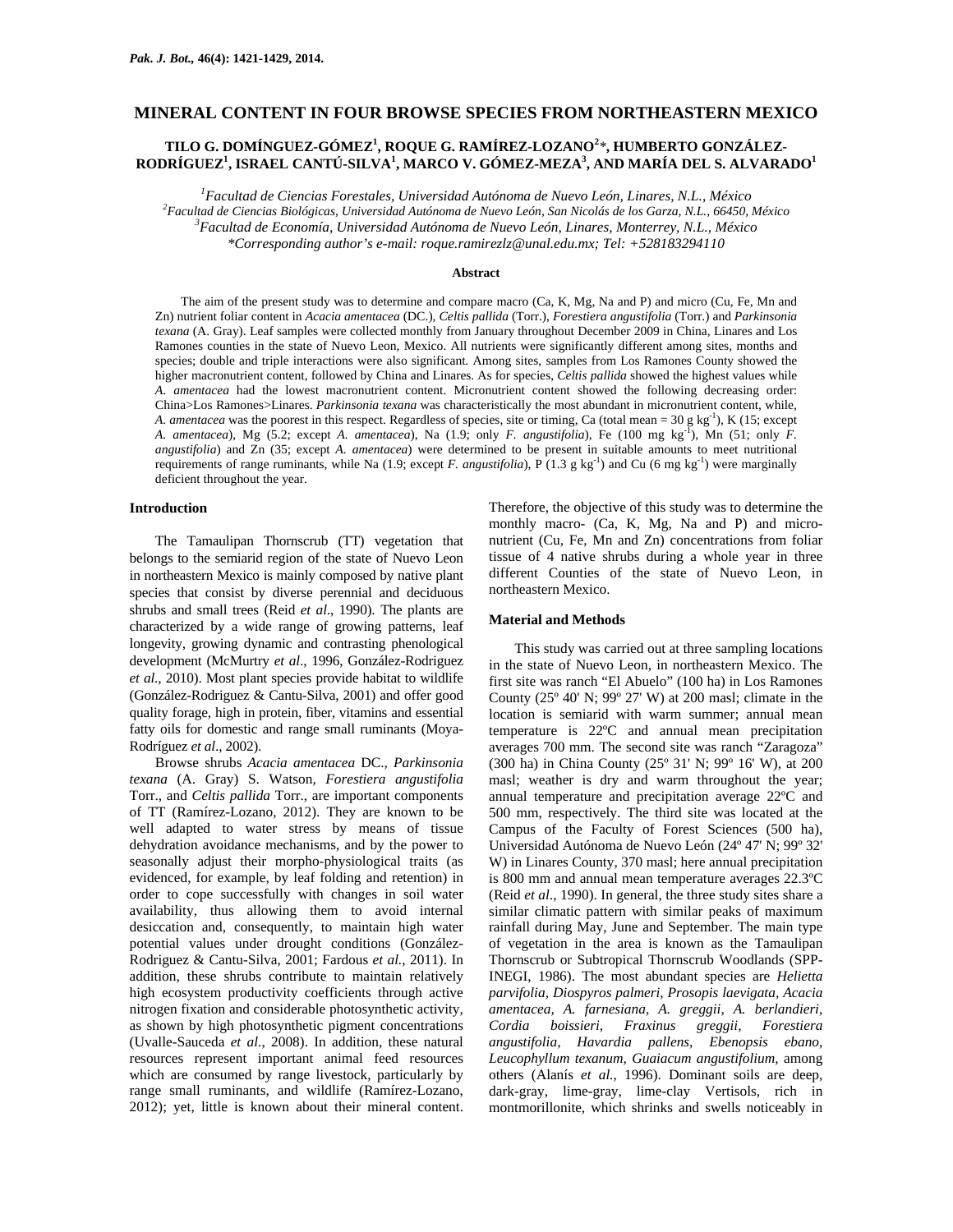response to changes in soil moisture content (INEGI, 2002). During this study, annual precipitation and mean temperature were: at Los Ramones= 205 mm and 23.7ºC; at Zaragoza =  $249$  mm and  $24.1$ °C, and at Faculty Campus =  $570$  mm,  $22.8$ °C, respectively.

Representative and undisturbed experimental plots (50 m x 50 m) were marked at each site. From January through December of 2009 mature leaves and twigs were sampled monthly (800 g/sample) at browse high (1.0 to 1.5 m) from five randomly selected representative plants (Montgomery, 2004) of four shrub species: *A. amentacea, P. texana*, *F. angustifolia* and *C. pallida*. Once samples had been dried at room temperature leaves were separated from twigs and grounded in a Thomas Willey mill (Thomas Scientific Apparatus, Model 3383) using a mesh (1 mm x 1 mm); milled material was stocked in labeled plastic vials.

Triplicate samples of each plant species were used for mineral analyses using a wet digestion procedure (Cherney, 2000). Samples were incinerated in a muffle (550ºC) during 5 hours, after which, ashes were digested in a solution of HCl and  $HNO<sub>3</sub>$  (10:1; v/v). Contents of Ca, Mg, K, Na, Cu, Fe, Mn and Zn were determined by atomic absorption spectrophotometry using a Varian Spectrophotometer (model SpectrAA-200), while P was quantified spectrophotometrically using a Perkin-Elmer spectrophotometer (model Lamda 1A, AOAC, 1990). Mineral data was statistically analyzed using one-way analysis of variance on a factorial arrangement with 3 sites, 12 months and 4 plant species as factors of variation. Simple linear correlation analyses were performed between mineral content and climate variables. All applied statistical analysis were computed using the Statistical Package for Social Sciences (SPSS; 2004).

## **Results and Discussion**

Macro (Ca, K, Mg, Na, and P) and micro mineral (Cu, Fe, Mn and Zn) content were significantly different among sites, months and species; double and triple interactions were also significant. None of the minerals quantitated significantly correlated with either rainfall or temperature registered during the study. Ca content was higher at Los Ramones, followed by China and Linares, across species. All species showed highest Ca content in October, *P. texana* at the top, followed by *C. pallida, A. amentacea* and *F. angustifolia* (Table 1). Calcium is an essential component of plant cell wall offering support, rigidity and vigor to plant tissues. It seems that regardless of location, species or month, foliar Ca content exceeded metabolism requirements of range sheep, goats and white-tailed deer  $(5.1, 3.0, 5.3 \text{ g of Ca kg}^{-1} \text{ of diet DM, respectively, NRC,}$ 2007). Similar findings were reported by Hussain & Durrani (2008) in shrubs from Pakistan, and by Guerrero-Cervantes *et al*., (2012) in native shrubs from northeastern and north Mexico, respectively. In this study, the high content of Ca across species may relate to the high calcium carbonate content and high pH found in soils (Tripathi & Karim, 2008).

Potassium concentration was highest in leaf samples from China County followed by those from Linares and Los Ramones, regardless of species. Similarly, all leaf samples regardless of location showed highest K content

values during September, while lowest in December. *Forestiera angustifolia* had the highest K content followed by *P. texana, C. pallida* and *A. amentacea*  (Table 2). Although K content varied among sites, species and though the year, this macronutrient was present in sufficient amounts to meet the requirements of growing range small ruminants (6.5, 4.6 and 4.6 g of K  $kg^{-1}$  of diet DM, respectively, NRC, 2007). Likewise, Akrout *et al*., (2010) reported high K content in eight shrubs, and argued that all had concentrations above the required dietary level for feeding animals. McDowell (2003) reported that high K concentrations in leaf tissue might be due to the inherent mobility of this mineral and its tendency to accumulate in young leaf tissue when it is absorbed. In this study, K foliar content was generally 10 times the requirement by range small ruminants (NRC, 2007); an important observation that must be considered as a potential problem, since K interferes with Na retention and with absorption and utilization of Mg (McDowell, 2003).

Magnesium content was similar in leaf samples across species in China and Linares Counties and higher than those from any shrub in Los Ramones county. All shrubs showed highest Mg values in January and lowest in December. *Parkinsonia texana* was generally the highest in Mg content, followed by *F. angustifolia, C. pallida* and *A. amentacea* (Table 3). Except for December, all species contained enough foliar Mg through the year to meet metabolic requirements (NRC, 2007) of adult range sheep, goats and white-tailed deer  $(1.5, 1.6, 1.6, g$  of Mg kg<sup>-1</sup> of diet DM, respectively). Similar results were reported by Moya-Rodriguez *et al*., (2002) for eight native shrub species from northeast Mexico, as well as by Barnes *et al*., (1990) for eighteen shrubs in Texas, USA, and by Cerrillo-Soto *et al*., (2004), who reported on esophageal samples of range goats browsing in semiarid lands of north Mexico. The low Mg content in winter might be due to low temperature (range from 1.5°C to 15°C), particularly in December; McCoy *et al*., (1993) have shown that as winter sets in, Mg is translocated from senescent foliar tissue through the phloem and, consequently foliar concentration drops. In addition, Mayland & Wilkinson (1989) observed that high K concentration inhibits Mg translocation to upper parts of the plant.

Sodium content in all shrub species was higher in China County followed by Linares and Los Ramones counties. Highest and lowest foliar Na content across species was recorded in January and December, respectively. In general, *Forestiera angustifolia* showed highest Na content followed by *P. texana, C. pallida* and *A. amentacea* (Table 4). Except for *F. angustifolia* (in Los Ramones and China), all shrubs in all locations and months were marginally deficient in Na to meet metabolic requirements of adult range ruminants (1.0, 0.8, 1.1 g of Na  $kg<sup>-1</sup>$  of diet DM for sheep, goats and white-tailed deer, respectively; NRC, 2007). Each plant species has the ability to absorb and transport sodium (Tester & Davenport, 2003). In this study, except for *F. angustifolia,* all plants can be considered as non-Na accumulators. In this latitude, Na is considered as the most limiting mineral ion for animal needs (Whitehead, 2000).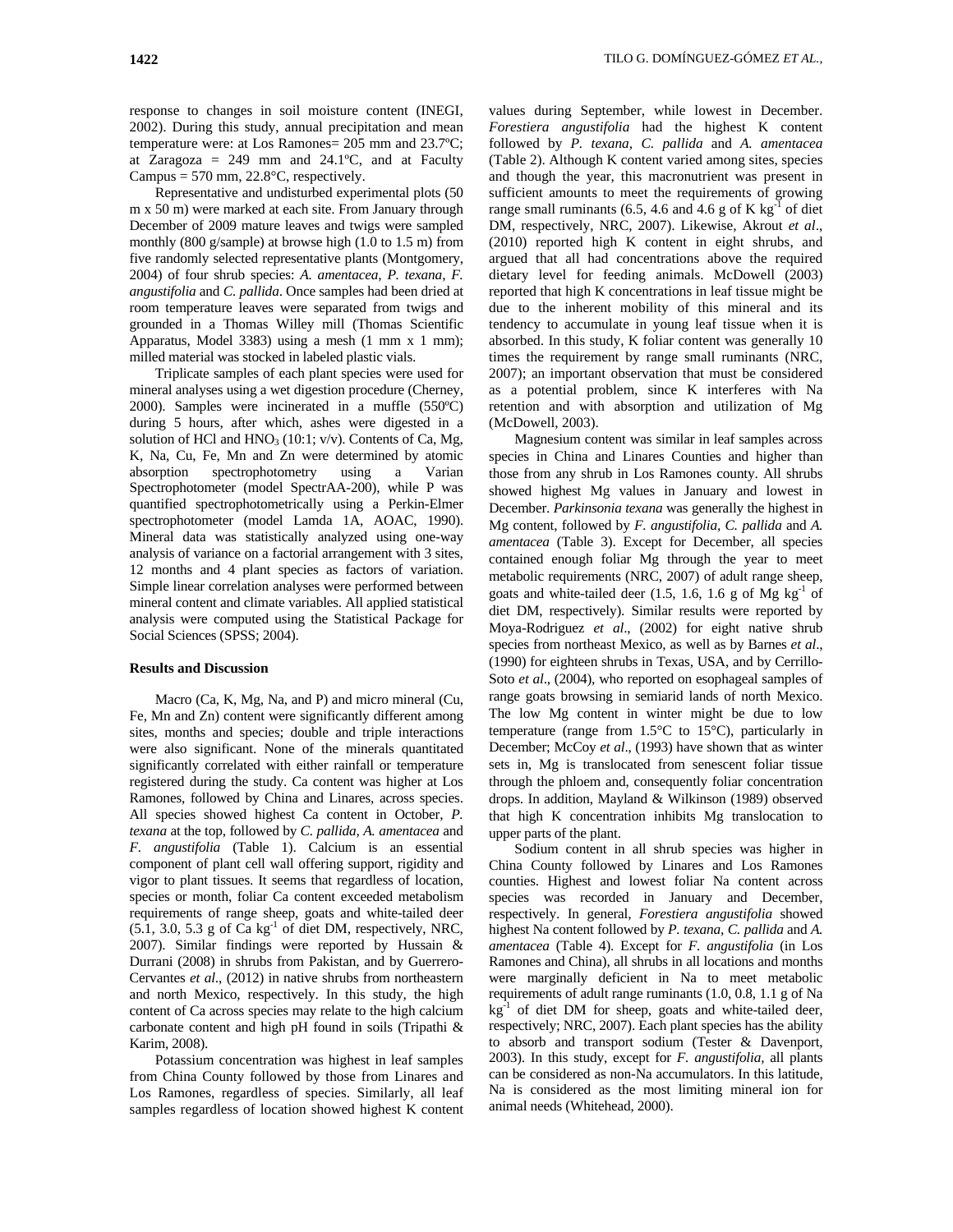| $3\sqrt{2}$<br>بن<br>$\%$<br>న న<br>28<br>$\frac{8}{3}$<br>ند<br>ف<br>$\overline{10}$<br>ನೆ ಸ<br>23<br>27<br>⋍<br>51<br>7<br>$\%$<br>≘<br>U<br>xBx<br><0.001<br>$A \times B \times$<br>0.001<br>₹<br>$\approx$<br>29<br>$32^{0.5}$<br>f.a.<br><b>3 ລິສ ຊິລິລິລິ</b><br>$\tilde{=}$<br>means of K (g kg <sup>-1</sup> DM) concentration in four shrub species in three county sites in 2009.<br>f.a.<br>55<br>$\overline{L}$<br>$\overline{0}$<br>58<br>24<br>₽<br>≆<br>그<br>$^{12}_{20}$<br>$\equiv$<br>Los Ramones<br>Los Ramones<br>47<br>⇔<br>$\pm$<br>÷<br>غ<br>ت<br>23<br>$\frac{8}{3}$<br>S<br>56<br>67<br>$^{\circ}$<br>$\circ$<br>$\tilde{=}$<br>5<br>R<br>3<br>$\epsilon$<br>\$<br>G)<br>$\overline{\mathcal{C}}$<br>$\sqrt{2}$<br>≌<br>$\overline{5}$<br>$\overline{r}$<br>≖<br>₹<br>a.a. = Acacia amentacea; c.p. = Celtis pallida; f.a. = Forestiera angustifolia; p.t. = Parkinsonia texana; SEM= standard error of the mean<br>< 0.001<br>$B \times C$<br>$B \times C$<br>0.001<br>$\ddot{a}$<br>88<br>$\overline{19}$<br>$\tilde{c}$<br>$\ddot{\mathbf{a}}$<br>$\overline{a}$ $\overline{a}$ $\infty$<br>$\approx$<br>L<br>콬<br>$\mathfrak{L}$<br>22<br>$\overline{5}$<br>$\overline{c}$<br>٥<br>${}^{\circ}$<br>0.001<br>AxC<br>$A \times C$<br>$-0.001$<br>$_{0.8}$<br>$\mathfrak{S}$<br>27<br>30 ន<br>$\approx$<br>$\frac{1}{2}$<br>$\overline{c}$<br>7<br>G<br>i<br>$\mathfrak{L}$<br>S)<br>Ë<br>≘<br>$\overline{9}$<br>$\mathfrak{L}$<br>$\overline{\mathbf{5}}$<br>≌<br>21<br>$\overline{c}$<br>$\overline{a}$<br>$\circ$<br>਼<br>ු<br>$\overline{c}$<br>$\overline{c}$<br>$\mathfrak{L}$<br>₫<br>$\mathfrak{g}$<br>±<br>$\overline{a}$<br>그<br>$\overline{c}$<br>L<br>P<br>4<br>츠<br>G<br>Counties<br>Counties<br>0.001<br>A x B<br>$A \times B$<br>0.001<br>Linares<br>Linares<br>÷<br>Ŝ<br>8.6<br>80<br>56<br>68<br>56<br>≌<br>$\overline{16}$<br>51<br>$\mathcal{S}$<br>$\frac{6}{5}$<br>ą,<br>$^{8}$<br>$\frac{8}{3}$<br>54<br>$\overline{84}$<br>93<br>57<br>$\tilde{c}$<br>↴<br>≌<br>24<br>₫<br>G<br>Species (C)<br>$S$ pecies $(C)$<br>$-0.001$<br>$-0.001$<br>a.<br>$\overline{0}$<br>$\mathfrak{S}$<br>$\overline{9}$<br>$\overline{c}$<br>23<br>$\mathfrak{L}$<br>$\overline{0}$<br>$\overline{\mathbf{8}}$<br>S<br>$\overline{0}$<br>a.a<br>≘<br>17<br>$\frac{4}{23}$<br>$\circ$<br>6<br>$\infty$<br>$\infty$<br>$\circ$<br>$\circ$<br>$\infty$<br>$\overline{ }$<br>573<br>i.<br>$\subseteq$<br>$\circ$<br>$\ddot{\circ}$<br>ī.<br>នគនន<br>$\overline{a}$ $\overline{a}$ $\overline{a}$ $\overline{a}$<br>$\mathfrak{L}% _{0}^{\alpha}(\mathbb{R}^{2n})$<br>28<br>$\overline{c}$<br>≘<br>$\circ$<br>$\approx$<br>$\circ$<br>≌<br>$\mathfrak{a}$<br>J<br>Ξ<br>${}^{\circ}$<br>$\widehat{\mathbf{B}}$<br>$\widehat{\mathbf{B}}$<br>Months<br><0.00<br>Months<br><0.00<br>Table 2. Monthly<br>2.8<br>්<br>25<br>25<br>Ċ.<br>$\frac{8}{3}$<br>$\approx$<br>Ľ<br>ᅺ<br>G<br>$\overline{c}$<br>≘<br>Ē<br>$\overline{c}$<br>Ξ<br>≌<br>57<br>S<br>$\boldsymbol{\varphi}$<br>$\overline{c}$<br>$\overline{1}$<br>L1<br>35<br>$\overline{c}$<br>Ξ<br>13<br>27<br>27<br>Ξ<br>China<br>China<br>ċ.<br>2.3<br>Ë<br>$\frac{49}{5}$<br>$\frac{5}{2}$<br>$\mathcal{S}$<br>78<br>$\overline{15}$<br>66<br>56<br>$\overline{34}$<br>$\frac{3}{4}$<br>25<br>$\circ$<br>$\circ$<br>$\overline{8}$<br>$\overline{0}$<br>15<br>$\frac{4}{2}$<br>32<br>유<br>$\overline{31}$<br>Š.<br>Ŝ<br>47<br>Φ<br>Φ<br>Sites $(A)$<br>Sites $(A)$<br>0.001<br>0.001<br>a.a<br>$_{0.8}$<br>$\vec{0}$<br>$\tilde{\varepsilon}$<br>$\overline{18}$<br>a.a<br>23<br>$\overline{0}$<br>$\overline{c}$<br>S<br>$\overline{16}$<br>$\overline{1}$<br>13<br>$\overline{15}$<br>$\supseteq$<br>$\overline{1}$<br>Ω<br>$\overline{c}$<br>٥<br>∞<br>${}^{\circ}$<br>о<br>о<br>∘<br>œ<br>November<br>Probability<br>November<br>Probability<br>September<br>December<br>September<br>December<br>October<br>February<br>October<br>February<br>August<br>Month<br>August<br>January<br>January<br>Effects<br>Month<br>Effects<br>March<br>March<br>Mean<br>Mean<br>April<br>SEM<br><b>SEM</b><br>June<br>April<br>June<br>$\ensuremath{\text{May}}$<br>May<br>July<br>July |  |  | Table 1. Monthly content of Ca (g kg <sup>-1</sup> DM) in four shrub species in three county sites in 2009. |  |  |  |                                |                                                                                                                                                                                                                                                                                                                        |
|-------------------------------------------------------------------------------------------------------------------------------------------------------------------------------------------------------------------------------------------------------------------------------------------------------------------------------------------------------------------------------------------------------------------------------------------------------------------------------------------------------------------------------------------------------------------------------------------------------------------------------------------------------------------------------------------------------------------------------------------------------------------------------------------------------------------------------------------------------------------------------------------------------------------------------------------------------------------------------------------------------------------------------------------------------------------------------------------------------------------------------------------------------------------------------------------------------------------------------------------------------------------------------------------------------------------------------------------------------------------------------------------------------------------------------------------------------------------------------------------------------------------------------------------------------------------------------------------------------------------------------------------------------------------------------------------------------------------------------------------------------------------------------------------------------------------------------------------------------------------------------------------------------------------------------------------------------------------------------------------------------------------------------------------------------------------------------------------------------------------------------------------------------------------------------------------------------------------------------------------------------------------------------------------------------------------------------------------------------------------------------------------------------------------------------------------------------------------------------------------------------------------------------------------------------------------------------------------------------------------------------------------------------------------------------------------------------------------------------------------------------------------------------------------------------------------------------------------------------------------------------------------------------------------------------------------------------------------------------------------------------------------------------------------------------------------------------------------------------------------------------------------------------------------------------------------------------------------------------------------------------------------------------------------------------------------------------------------------------------------------------------------------------------------------------------------------------------------------------------------------------------------------------------------------------------------------------------------------------------------------------------------------------------------------------------------------------------------------------------------------------------------------------------------------------------------------------------------------------------------------------------------------------------------------------------------------------------------------------------------------------------------------------------------------------------------------------------------------------------------------------------------------------------|--|--|-------------------------------------------------------------------------------------------------------------|--|--|--|--------------------------------|------------------------------------------------------------------------------------------------------------------------------------------------------------------------------------------------------------------------------------------------------------------------------------------------------------------------|
|                                                                                                                                                                                                                                                                                                                                                                                                                                                                                                                                                                                                                                                                                                                                                                                                                                                                                                                                                                                                                                                                                                                                                                                                                                                                                                                                                                                                                                                                                                                                                                                                                                                                                                                                                                                                                                                                                                                                                                                                                                                                                                                                                                                                                                                                                                                                                                                                                                                                                                                                                                                                                                                                                                                                                                                                                                                                                                                                                                                                                                                                                                                                                                                                                                                                                                                                                                                                                                                                                                                                                                                                                                                                                                                                                                                                                                                                                                                                                                                                                                                                                                                                                             |  |  |                                                                                                             |  |  |  |                                |                                                                                                                                                                                                                                                                                                                        |
|                                                                                                                                                                                                                                                                                                                                                                                                                                                                                                                                                                                                                                                                                                                                                                                                                                                                                                                                                                                                                                                                                                                                                                                                                                                                                                                                                                                                                                                                                                                                                                                                                                                                                                                                                                                                                                                                                                                                                                                                                                                                                                                                                                                                                                                                                                                                                                                                                                                                                                                                                                                                                                                                                                                                                                                                                                                                                                                                                                                                                                                                                                                                                                                                                                                                                                                                                                                                                                                                                                                                                                                                                                                                                                                                                                                                                                                                                                                                                                                                                                                                                                                                                             |  |  |                                                                                                             |  |  |  | Mean                           | <b>SEM</b>                                                                                                                                                                                                                                                                                                             |
|                                                                                                                                                                                                                                                                                                                                                                                                                                                                                                                                                                                                                                                                                                                                                                                                                                                                                                                                                                                                                                                                                                                                                                                                                                                                                                                                                                                                                                                                                                                                                                                                                                                                                                                                                                                                                                                                                                                                                                                                                                                                                                                                                                                                                                                                                                                                                                                                                                                                                                                                                                                                                                                                                                                                                                                                                                                                                                                                                                                                                                                                                                                                                                                                                                                                                                                                                                                                                                                                                                                                                                                                                                                                                                                                                                                                                                                                                                                                                                                                                                                                                                                                                             |  |  |                                                                                                             |  |  |  |                                |                                                                                                                                                                                                                                                                                                                        |
|                                                                                                                                                                                                                                                                                                                                                                                                                                                                                                                                                                                                                                                                                                                                                                                                                                                                                                                                                                                                                                                                                                                                                                                                                                                                                                                                                                                                                                                                                                                                                                                                                                                                                                                                                                                                                                                                                                                                                                                                                                                                                                                                                                                                                                                                                                                                                                                                                                                                                                                                                                                                                                                                                                                                                                                                                                                                                                                                                                                                                                                                                                                                                                                                                                                                                                                                                                                                                                                                                                                                                                                                                                                                                                                                                                                                                                                                                                                                                                                                                                                                                                                                                             |  |  |                                                                                                             |  |  |  |                                | $\tilde{=}$                                                                                                                                                                                                                                                                                                            |
|                                                                                                                                                                                                                                                                                                                                                                                                                                                                                                                                                                                                                                                                                                                                                                                                                                                                                                                                                                                                                                                                                                                                                                                                                                                                                                                                                                                                                                                                                                                                                                                                                                                                                                                                                                                                                                                                                                                                                                                                                                                                                                                                                                                                                                                                                                                                                                                                                                                                                                                                                                                                                                                                                                                                                                                                                                                                                                                                                                                                                                                                                                                                                                                                                                                                                                                                                                                                                                                                                                                                                                                                                                                                                                                                                                                                                                                                                                                                                                                                                                                                                                                                                             |  |  |                                                                                                             |  |  |  |                                |                                                                                                                                                                                                                                                                                                                        |
|                                                                                                                                                                                                                                                                                                                                                                                                                                                                                                                                                                                                                                                                                                                                                                                                                                                                                                                                                                                                                                                                                                                                                                                                                                                                                                                                                                                                                                                                                                                                                                                                                                                                                                                                                                                                                                                                                                                                                                                                                                                                                                                                                                                                                                                                                                                                                                                                                                                                                                                                                                                                                                                                                                                                                                                                                                                                                                                                                                                                                                                                                                                                                                                                                                                                                                                                                                                                                                                                                                                                                                                                                                                                                                                                                                                                                                                                                                                                                                                                                                                                                                                                                             |  |  |                                                                                                             |  |  |  |                                |                                                                                                                                                                                                                                                                                                                        |
|                                                                                                                                                                                                                                                                                                                                                                                                                                                                                                                                                                                                                                                                                                                                                                                                                                                                                                                                                                                                                                                                                                                                                                                                                                                                                                                                                                                                                                                                                                                                                                                                                                                                                                                                                                                                                                                                                                                                                                                                                                                                                                                                                                                                                                                                                                                                                                                                                                                                                                                                                                                                                                                                                                                                                                                                                                                                                                                                                                                                                                                                                                                                                                                                                                                                                                                                                                                                                                                                                                                                                                                                                                                                                                                                                                                                                                                                                                                                                                                                                                                                                                                                                             |  |  |                                                                                                             |  |  |  |                                |                                                                                                                                                                                                                                                                                                                        |
|                                                                                                                                                                                                                                                                                                                                                                                                                                                                                                                                                                                                                                                                                                                                                                                                                                                                                                                                                                                                                                                                                                                                                                                                                                                                                                                                                                                                                                                                                                                                                                                                                                                                                                                                                                                                                                                                                                                                                                                                                                                                                                                                                                                                                                                                                                                                                                                                                                                                                                                                                                                                                                                                                                                                                                                                                                                                                                                                                                                                                                                                                                                                                                                                                                                                                                                                                                                                                                                                                                                                                                                                                                                                                                                                                                                                                                                                                                                                                                                                                                                                                                                                                             |  |  |                                                                                                             |  |  |  |                                |                                                                                                                                                                                                                                                                                                                        |
|                                                                                                                                                                                                                                                                                                                                                                                                                                                                                                                                                                                                                                                                                                                                                                                                                                                                                                                                                                                                                                                                                                                                                                                                                                                                                                                                                                                                                                                                                                                                                                                                                                                                                                                                                                                                                                                                                                                                                                                                                                                                                                                                                                                                                                                                                                                                                                                                                                                                                                                                                                                                                                                                                                                                                                                                                                                                                                                                                                                                                                                                                                                                                                                                                                                                                                                                                                                                                                                                                                                                                                                                                                                                                                                                                                                                                                                                                                                                                                                                                                                                                                                                                             |  |  |                                                                                                             |  |  |  |                                |                                                                                                                                                                                                                                                                                                                        |
|                                                                                                                                                                                                                                                                                                                                                                                                                                                                                                                                                                                                                                                                                                                                                                                                                                                                                                                                                                                                                                                                                                                                                                                                                                                                                                                                                                                                                                                                                                                                                                                                                                                                                                                                                                                                                                                                                                                                                                                                                                                                                                                                                                                                                                                                                                                                                                                                                                                                                                                                                                                                                                                                                                                                                                                                                                                                                                                                                                                                                                                                                                                                                                                                                                                                                                                                                                                                                                                                                                                                                                                                                                                                                                                                                                                                                                                                                                                                                                                                                                                                                                                                                             |  |  |                                                                                                             |  |  |  | <u>និ</u> ក្តី ដឹងនាំ និង ទី ។ | $\begin{array}{l} 23 \\ 25 \\ 7 \end{array} \begin{array}{l} 17 \\ 17 \end{array} \begin{array}{l} 17 \\ 21 \end{array} \begin{array}{l} 17 \\ 21 \end{array} \begin{array}{l} 17 \\ 21 \end{array} \begin{array}{l} 17 \\ 21 \end{array} \begin{array}{l} 17 \\ 21 \end{array} \begin{array}{l} 17 \\ 21 \end{array}$ |
|                                                                                                                                                                                                                                                                                                                                                                                                                                                                                                                                                                                                                                                                                                                                                                                                                                                                                                                                                                                                                                                                                                                                                                                                                                                                                                                                                                                                                                                                                                                                                                                                                                                                                                                                                                                                                                                                                                                                                                                                                                                                                                                                                                                                                                                                                                                                                                                                                                                                                                                                                                                                                                                                                                                                                                                                                                                                                                                                                                                                                                                                                                                                                                                                                                                                                                                                                                                                                                                                                                                                                                                                                                                                                                                                                                                                                                                                                                                                                                                                                                                                                                                                                             |  |  |                                                                                                             |  |  |  |                                |                                                                                                                                                                                                                                                                                                                        |
|                                                                                                                                                                                                                                                                                                                                                                                                                                                                                                                                                                                                                                                                                                                                                                                                                                                                                                                                                                                                                                                                                                                                                                                                                                                                                                                                                                                                                                                                                                                                                                                                                                                                                                                                                                                                                                                                                                                                                                                                                                                                                                                                                                                                                                                                                                                                                                                                                                                                                                                                                                                                                                                                                                                                                                                                                                                                                                                                                                                                                                                                                                                                                                                                                                                                                                                                                                                                                                                                                                                                                                                                                                                                                                                                                                                                                                                                                                                                                                                                                                                                                                                                                             |  |  |                                                                                                             |  |  |  |                                |                                                                                                                                                                                                                                                                                                                        |
|                                                                                                                                                                                                                                                                                                                                                                                                                                                                                                                                                                                                                                                                                                                                                                                                                                                                                                                                                                                                                                                                                                                                                                                                                                                                                                                                                                                                                                                                                                                                                                                                                                                                                                                                                                                                                                                                                                                                                                                                                                                                                                                                                                                                                                                                                                                                                                                                                                                                                                                                                                                                                                                                                                                                                                                                                                                                                                                                                                                                                                                                                                                                                                                                                                                                                                                                                                                                                                                                                                                                                                                                                                                                                                                                                                                                                                                                                                                                                                                                                                                                                                                                                             |  |  |                                                                                                             |  |  |  |                                |                                                                                                                                                                                                                                                                                                                        |
|                                                                                                                                                                                                                                                                                                                                                                                                                                                                                                                                                                                                                                                                                                                                                                                                                                                                                                                                                                                                                                                                                                                                                                                                                                                                                                                                                                                                                                                                                                                                                                                                                                                                                                                                                                                                                                                                                                                                                                                                                                                                                                                                                                                                                                                                                                                                                                                                                                                                                                                                                                                                                                                                                                                                                                                                                                                                                                                                                                                                                                                                                                                                                                                                                                                                                                                                                                                                                                                                                                                                                                                                                                                                                                                                                                                                                                                                                                                                                                                                                                                                                                                                                             |  |  |                                                                                                             |  |  |  |                                |                                                                                                                                                                                                                                                                                                                        |
|                                                                                                                                                                                                                                                                                                                                                                                                                                                                                                                                                                                                                                                                                                                                                                                                                                                                                                                                                                                                                                                                                                                                                                                                                                                                                                                                                                                                                                                                                                                                                                                                                                                                                                                                                                                                                                                                                                                                                                                                                                                                                                                                                                                                                                                                                                                                                                                                                                                                                                                                                                                                                                                                                                                                                                                                                                                                                                                                                                                                                                                                                                                                                                                                                                                                                                                                                                                                                                                                                                                                                                                                                                                                                                                                                                                                                                                                                                                                                                                                                                                                                                                                                             |  |  |                                                                                                             |  |  |  | र्दे                           |                                                                                                                                                                                                                                                                                                                        |
|                                                                                                                                                                                                                                                                                                                                                                                                                                                                                                                                                                                                                                                                                                                                                                                                                                                                                                                                                                                                                                                                                                                                                                                                                                                                                                                                                                                                                                                                                                                                                                                                                                                                                                                                                                                                                                                                                                                                                                                                                                                                                                                                                                                                                                                                                                                                                                                                                                                                                                                                                                                                                                                                                                                                                                                                                                                                                                                                                                                                                                                                                                                                                                                                                                                                                                                                                                                                                                                                                                                                                                                                                                                                                                                                                                                                                                                                                                                                                                                                                                                                                                                                                             |  |  |                                                                                                             |  |  |  | నె                             |                                                                                                                                                                                                                                                                                                                        |
|                                                                                                                                                                                                                                                                                                                                                                                                                                                                                                                                                                                                                                                                                                                                                                                                                                                                                                                                                                                                                                                                                                                                                                                                                                                                                                                                                                                                                                                                                                                                                                                                                                                                                                                                                                                                                                                                                                                                                                                                                                                                                                                                                                                                                                                                                                                                                                                                                                                                                                                                                                                                                                                                                                                                                                                                                                                                                                                                                                                                                                                                                                                                                                                                                                                                                                                                                                                                                                                                                                                                                                                                                                                                                                                                                                                                                                                                                                                                                                                                                                                                                                                                                             |  |  |                                                                                                             |  |  |  |                                |                                                                                                                                                                                                                                                                                                                        |
|                                                                                                                                                                                                                                                                                                                                                                                                                                                                                                                                                                                                                                                                                                                                                                                                                                                                                                                                                                                                                                                                                                                                                                                                                                                                                                                                                                                                                                                                                                                                                                                                                                                                                                                                                                                                                                                                                                                                                                                                                                                                                                                                                                                                                                                                                                                                                                                                                                                                                                                                                                                                                                                                                                                                                                                                                                                                                                                                                                                                                                                                                                                                                                                                                                                                                                                                                                                                                                                                                                                                                                                                                                                                                                                                                                                                                                                                                                                                                                                                                                                                                                                                                             |  |  |                                                                                                             |  |  |  |                                |                                                                                                                                                                                                                                                                                                                        |
|                                                                                                                                                                                                                                                                                                                                                                                                                                                                                                                                                                                                                                                                                                                                                                                                                                                                                                                                                                                                                                                                                                                                                                                                                                                                                                                                                                                                                                                                                                                                                                                                                                                                                                                                                                                                                                                                                                                                                                                                                                                                                                                                                                                                                                                                                                                                                                                                                                                                                                                                                                                                                                                                                                                                                                                                                                                                                                                                                                                                                                                                                                                                                                                                                                                                                                                                                                                                                                                                                                                                                                                                                                                                                                                                                                                                                                                                                                                                                                                                                                                                                                                                                             |  |  |                                                                                                             |  |  |  |                                |                                                                                                                                                                                                                                                                                                                        |
|                                                                                                                                                                                                                                                                                                                                                                                                                                                                                                                                                                                                                                                                                                                                                                                                                                                                                                                                                                                                                                                                                                                                                                                                                                                                                                                                                                                                                                                                                                                                                                                                                                                                                                                                                                                                                                                                                                                                                                                                                                                                                                                                                                                                                                                                                                                                                                                                                                                                                                                                                                                                                                                                                                                                                                                                                                                                                                                                                                                                                                                                                                                                                                                                                                                                                                                                                                                                                                                                                                                                                                                                                                                                                                                                                                                                                                                                                                                                                                                                                                                                                                                                                             |  |  |                                                                                                             |  |  |  |                                |                                                                                                                                                                                                                                                                                                                        |
|                                                                                                                                                                                                                                                                                                                                                                                                                                                                                                                                                                                                                                                                                                                                                                                                                                                                                                                                                                                                                                                                                                                                                                                                                                                                                                                                                                                                                                                                                                                                                                                                                                                                                                                                                                                                                                                                                                                                                                                                                                                                                                                                                                                                                                                                                                                                                                                                                                                                                                                                                                                                                                                                                                                                                                                                                                                                                                                                                                                                                                                                                                                                                                                                                                                                                                                                                                                                                                                                                                                                                                                                                                                                                                                                                                                                                                                                                                                                                                                                                                                                                                                                                             |  |  |                                                                                                             |  |  |  | Mean                           | <b>NI3S</b>                                                                                                                                                                                                                                                                                                            |
|                                                                                                                                                                                                                                                                                                                                                                                                                                                                                                                                                                                                                                                                                                                                                                                                                                                                                                                                                                                                                                                                                                                                                                                                                                                                                                                                                                                                                                                                                                                                                                                                                                                                                                                                                                                                                                                                                                                                                                                                                                                                                                                                                                                                                                                                                                                                                                                                                                                                                                                                                                                                                                                                                                                                                                                                                                                                                                                                                                                                                                                                                                                                                                                                                                                                                                                                                                                                                                                                                                                                                                                                                                                                                                                                                                                                                                                                                                                                                                                                                                                                                                                                                             |  |  |                                                                                                             |  |  |  |                                |                                                                                                                                                                                                                                                                                                                        |
|                                                                                                                                                                                                                                                                                                                                                                                                                                                                                                                                                                                                                                                                                                                                                                                                                                                                                                                                                                                                                                                                                                                                                                                                                                                                                                                                                                                                                                                                                                                                                                                                                                                                                                                                                                                                                                                                                                                                                                                                                                                                                                                                                                                                                                                                                                                                                                                                                                                                                                                                                                                                                                                                                                                                                                                                                                                                                                                                                                                                                                                                                                                                                                                                                                                                                                                                                                                                                                                                                                                                                                                                                                                                                                                                                                                                                                                                                                                                                                                                                                                                                                                                                             |  |  |                                                                                                             |  |  |  |                                | 12                                                                                                                                                                                                                                                                                                                     |
|                                                                                                                                                                                                                                                                                                                                                                                                                                                                                                                                                                                                                                                                                                                                                                                                                                                                                                                                                                                                                                                                                                                                                                                                                                                                                                                                                                                                                                                                                                                                                                                                                                                                                                                                                                                                                                                                                                                                                                                                                                                                                                                                                                                                                                                                                                                                                                                                                                                                                                                                                                                                                                                                                                                                                                                                                                                                                                                                                                                                                                                                                                                                                                                                                                                                                                                                                                                                                                                                                                                                                                                                                                                                                                                                                                                                                                                                                                                                                                                                                                                                                                                                                             |  |  |                                                                                                             |  |  |  | ≌ פֿ                           | $\frac{4}{2}$                                                                                                                                                                                                                                                                                                          |
|                                                                                                                                                                                                                                                                                                                                                                                                                                                                                                                                                                                                                                                                                                                                                                                                                                                                                                                                                                                                                                                                                                                                                                                                                                                                                                                                                                                                                                                                                                                                                                                                                                                                                                                                                                                                                                                                                                                                                                                                                                                                                                                                                                                                                                                                                                                                                                                                                                                                                                                                                                                                                                                                                                                                                                                                                                                                                                                                                                                                                                                                                                                                                                                                                                                                                                                                                                                                                                                                                                                                                                                                                                                                                                                                                                                                                                                                                                                                                                                                                                                                                                                                                             |  |  |                                                                                                             |  |  |  | $\circ$                        | $\overline{c}$                                                                                                                                                                                                                                                                                                         |
|                                                                                                                                                                                                                                                                                                                                                                                                                                                                                                                                                                                                                                                                                                                                                                                                                                                                                                                                                                                                                                                                                                                                                                                                                                                                                                                                                                                                                                                                                                                                                                                                                                                                                                                                                                                                                                                                                                                                                                                                                                                                                                                                                                                                                                                                                                                                                                                                                                                                                                                                                                                                                                                                                                                                                                                                                                                                                                                                                                                                                                                                                                                                                                                                                                                                                                                                                                                                                                                                                                                                                                                                                                                                                                                                                                                                                                                                                                                                                                                                                                                                                                                                                             |  |  |                                                                                                             |  |  |  | $\circ$                        |                                                                                                                                                                                                                                                                                                                        |
|                                                                                                                                                                                                                                                                                                                                                                                                                                                                                                                                                                                                                                                                                                                                                                                                                                                                                                                                                                                                                                                                                                                                                                                                                                                                                                                                                                                                                                                                                                                                                                                                                                                                                                                                                                                                                                                                                                                                                                                                                                                                                                                                                                                                                                                                                                                                                                                                                                                                                                                                                                                                                                                                                                                                                                                                                                                                                                                                                                                                                                                                                                                                                                                                                                                                                                                                                                                                                                                                                                                                                                                                                                                                                                                                                                                                                                                                                                                                                                                                                                                                                                                                                             |  |  |                                                                                                             |  |  |  | Ξ                              | $\mathbb{S}$                                                                                                                                                                                                                                                                                                           |
|                                                                                                                                                                                                                                                                                                                                                                                                                                                                                                                                                                                                                                                                                                                                                                                                                                                                                                                                                                                                                                                                                                                                                                                                                                                                                                                                                                                                                                                                                                                                                                                                                                                                                                                                                                                                                                                                                                                                                                                                                                                                                                                                                                                                                                                                                                                                                                                                                                                                                                                                                                                                                                                                                                                                                                                                                                                                                                                                                                                                                                                                                                                                                                                                                                                                                                                                                                                                                                                                                                                                                                                                                                                                                                                                                                                                                                                                                                                                                                                                                                                                                                                                                             |  |  |                                                                                                             |  |  |  | $\overline{6}$                 | 22                                                                                                                                                                                                                                                                                                                     |
|                                                                                                                                                                                                                                                                                                                                                                                                                                                                                                                                                                                                                                                                                                                                                                                                                                                                                                                                                                                                                                                                                                                                                                                                                                                                                                                                                                                                                                                                                                                                                                                                                                                                                                                                                                                                                                                                                                                                                                                                                                                                                                                                                                                                                                                                                                                                                                                                                                                                                                                                                                                                                                                                                                                                                                                                                                                                                                                                                                                                                                                                                                                                                                                                                                                                                                                                                                                                                                                                                                                                                                                                                                                                                                                                                                                                                                                                                                                                                                                                                                                                                                                                                             |  |  |                                                                                                             |  |  |  | ≌                              | $\mathbf{r}$                                                                                                                                                                                                                                                                                                           |
|                                                                                                                                                                                                                                                                                                                                                                                                                                                                                                                                                                                                                                                                                                                                                                                                                                                                                                                                                                                                                                                                                                                                                                                                                                                                                                                                                                                                                                                                                                                                                                                                                                                                                                                                                                                                                                                                                                                                                                                                                                                                                                                                                                                                                                                                                                                                                                                                                                                                                                                                                                                                                                                                                                                                                                                                                                                                                                                                                                                                                                                                                                                                                                                                                                                                                                                                                                                                                                                                                                                                                                                                                                                                                                                                                                                                                                                                                                                                                                                                                                                                                                                                                             |  |  |                                                                                                             |  |  |  | $\equiv$                       | $_{0.8}$                                                                                                                                                                                                                                                                                                               |
|                                                                                                                                                                                                                                                                                                                                                                                                                                                                                                                                                                                                                                                                                                                                                                                                                                                                                                                                                                                                                                                                                                                                                                                                                                                                                                                                                                                                                                                                                                                                                                                                                                                                                                                                                                                                                                                                                                                                                                                                                                                                                                                                                                                                                                                                                                                                                                                                                                                                                                                                                                                                                                                                                                                                                                                                                                                                                                                                                                                                                                                                                                                                                                                                                                                                                                                                                                                                                                                                                                                                                                                                                                                                                                                                                                                                                                                                                                                                                                                                                                                                                                                                                             |  |  |                                                                                                             |  |  |  | $\overline{0}$                 | 2.2                                                                                                                                                                                                                                                                                                                    |
|                                                                                                                                                                                                                                                                                                                                                                                                                                                                                                                                                                                                                                                                                                                                                                                                                                                                                                                                                                                                                                                                                                                                                                                                                                                                                                                                                                                                                                                                                                                                                                                                                                                                                                                                                                                                                                                                                                                                                                                                                                                                                                                                                                                                                                                                                                                                                                                                                                                                                                                                                                                                                                                                                                                                                                                                                                                                                                                                                                                                                                                                                                                                                                                                                                                                                                                                                                                                                                                                                                                                                                                                                                                                                                                                                                                                                                                                                                                                                                                                                                                                                                                                                             |  |  |                                                                                                             |  |  |  | 그                              | $\overline{C}$                                                                                                                                                                                                                                                                                                         |
|                                                                                                                                                                                                                                                                                                                                                                                                                                                                                                                                                                                                                                                                                                                                                                                                                                                                                                                                                                                                                                                                                                                                                                                                                                                                                                                                                                                                                                                                                                                                                                                                                                                                                                                                                                                                                                                                                                                                                                                                                                                                                                                                                                                                                                                                                                                                                                                                                                                                                                                                                                                                                                                                                                                                                                                                                                                                                                                                                                                                                                                                                                                                                                                                                                                                                                                                                                                                                                                                                                                                                                                                                                                                                                                                                                                                                                                                                                                                                                                                                                                                                                                                                             |  |  |                                                                                                             |  |  |  | ュ                              | 0.8                                                                                                                                                                                                                                                                                                                    |
|                                                                                                                                                                                                                                                                                                                                                                                                                                                                                                                                                                                                                                                                                                                                                                                                                                                                                                                                                                                                                                                                                                                                                                                                                                                                                                                                                                                                                                                                                                                                                                                                                                                                                                                                                                                                                                                                                                                                                                                                                                                                                                                                                                                                                                                                                                                                                                                                                                                                                                                                                                                                                                                                                                                                                                                                                                                                                                                                                                                                                                                                                                                                                                                                                                                                                                                                                                                                                                                                                                                                                                                                                                                                                                                                                                                                                                                                                                                                                                                                                                                                                                                                                             |  |  |                                                                                                             |  |  |  | $\equiv$                       | 6.6                                                                                                                                                                                                                                                                                                                    |
|                                                                                                                                                                                                                                                                                                                                                                                                                                                                                                                                                                                                                                                                                                                                                                                                                                                                                                                                                                                                                                                                                                                                                                                                                                                                                                                                                                                                                                                                                                                                                                                                                                                                                                                                                                                                                                                                                                                                                                                                                                                                                                                                                                                                                                                                                                                                                                                                                                                                                                                                                                                                                                                                                                                                                                                                                                                                                                                                                                                                                                                                                                                                                                                                                                                                                                                                                                                                                                                                                                                                                                                                                                                                                                                                                                                                                                                                                                                                                                                                                                                                                                                                                             |  |  |                                                                                                             |  |  |  | $\frac{50}{2}$                 |                                                                                                                                                                                                                                                                                                                        |
|                                                                                                                                                                                                                                                                                                                                                                                                                                                                                                                                                                                                                                                                                                                                                                                                                                                                                                                                                                                                                                                                                                                                                                                                                                                                                                                                                                                                                                                                                                                                                                                                                                                                                                                                                                                                                                                                                                                                                                                                                                                                                                                                                                                                                                                                                                                                                                                                                                                                                                                                                                                                                                                                                                                                                                                                                                                                                                                                                                                                                                                                                                                                                                                                                                                                                                                                                                                                                                                                                                                                                                                                                                                                                                                                                                                                                                                                                                                                                                                                                                                                                                                                                             |  |  |                                                                                                             |  |  |  |                                |                                                                                                                                                                                                                                                                                                                        |
|                                                                                                                                                                                                                                                                                                                                                                                                                                                                                                                                                                                                                                                                                                                                                                                                                                                                                                                                                                                                                                                                                                                                                                                                                                                                                                                                                                                                                                                                                                                                                                                                                                                                                                                                                                                                                                                                                                                                                                                                                                                                                                                                                                                                                                                                                                                                                                                                                                                                                                                                                                                                                                                                                                                                                                                                                                                                                                                                                                                                                                                                                                                                                                                                                                                                                                                                                                                                                                                                                                                                                                                                                                                                                                                                                                                                                                                                                                                                                                                                                                                                                                                                                             |  |  |                                                                                                             |  |  |  |                                |                                                                                                                                                                                                                                                                                                                        |
|                                                                                                                                                                                                                                                                                                                                                                                                                                                                                                                                                                                                                                                                                                                                                                                                                                                                                                                                                                                                                                                                                                                                                                                                                                                                                                                                                                                                                                                                                                                                                                                                                                                                                                                                                                                                                                                                                                                                                                                                                                                                                                                                                                                                                                                                                                                                                                                                                                                                                                                                                                                                                                                                                                                                                                                                                                                                                                                                                                                                                                                                                                                                                                                                                                                                                                                                                                                                                                                                                                                                                                                                                                                                                                                                                                                                                                                                                                                                                                                                                                                                                                                                                             |  |  |                                                                                                             |  |  |  |                                |                                                                                                                                                                                                                                                                                                                        |
| a.a. = Acacia amentacea; c.p. = Celtis pallida; f.a. = Forestiera angustifolia; p.t. = Parkinsonia texana; SEM= standard error of the mean                                                                                                                                                                                                                                                                                                                                                                                                                                                                                                                                                                                                                                                                                                                                                                                                                                                                                                                                                                                                                                                                                                                                                                                                                                                                                                                                                                                                                                                                                                                                                                                                                                                                                                                                                                                                                                                                                                                                                                                                                                                                                                                                                                                                                                                                                                                                                                                                                                                                                                                                                                                                                                                                                                                                                                                                                                                                                                                                                                                                                                                                                                                                                                                                                                                                                                                                                                                                                                                                                                                                                                                                                                                                                                                                                                                                                                                                                                                                                                                                                  |  |  |                                                                                                             |  |  |  |                                |                                                                                                                                                                                                                                                                                                                        |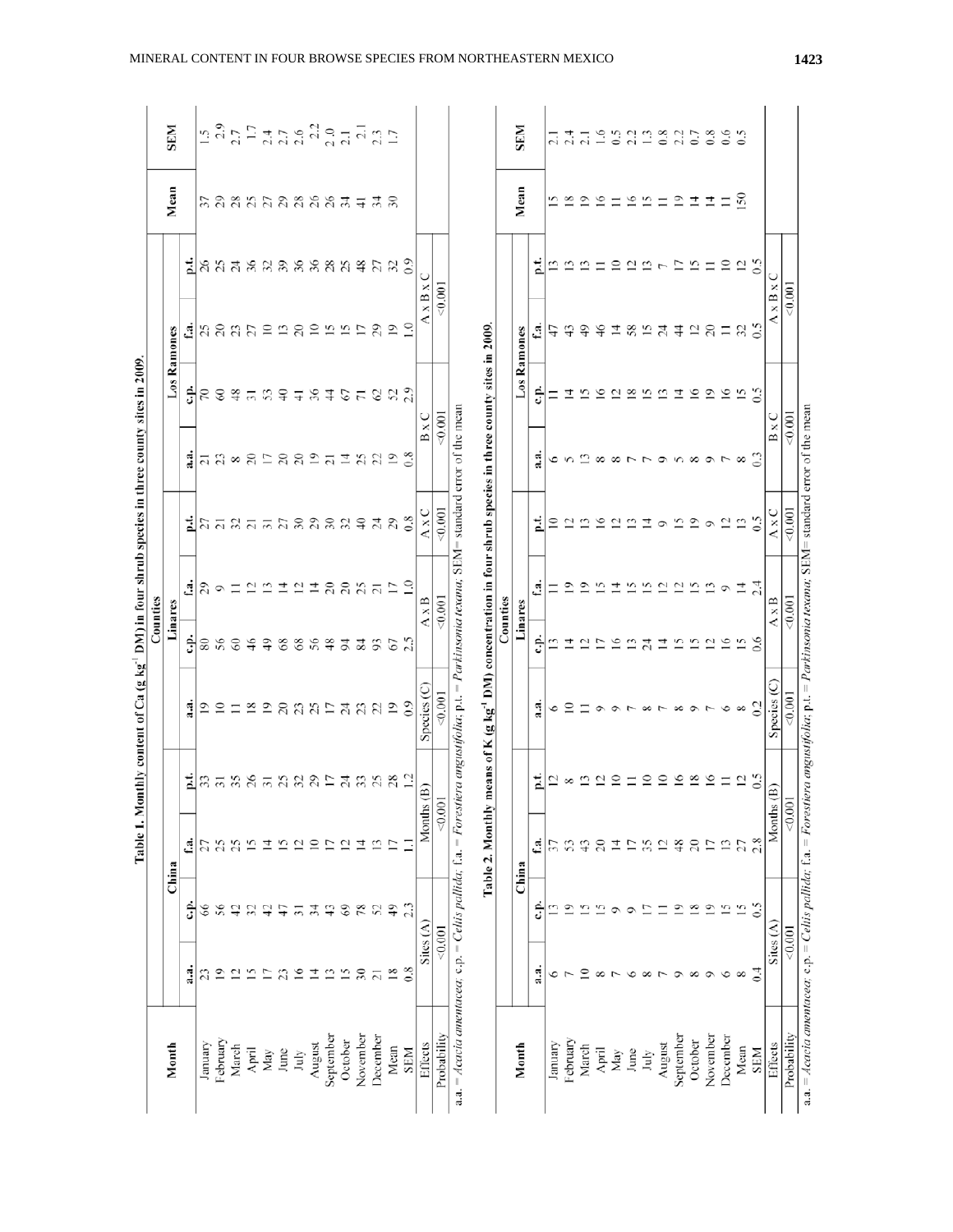|                                                                                                                                            |                  |                 | Table 3. Monthly |               | concentrations of Mg (g kg <sup>-1</sup> DM) in four shrub species in three county sites in 2009.            |                  |                  |                   |                  |                           |                      |                  |                 |                |
|--------------------------------------------------------------------------------------------------------------------------------------------|------------------|-----------------|------------------|---------------|--------------------------------------------------------------------------------------------------------------|------------------|------------------|-------------------|------------------|---------------------------|----------------------|------------------|-----------------|----------------|
| Month                                                                                                                                      |                  |                 |                  |               |                                                                                                              | Counties         |                  |                   |                  |                           |                      |                  |                 | <b>SEM</b>     |
|                                                                                                                                            | ુવ               | ÷               | f.a.<br>China    | p.t.          | $\ddot{a}$                                                                                                   | Linares<br>ċ.    | d                | Ŀ.                | $\ddot{a}$       | ċ.                        | d<br>Los Ramones     | i                | Mean            |                |
| January                                                                                                                                    | r.               | 10.3            | 22.0             | 51            | $\overline{1.0}$                                                                                             | 5.5              |                  | 4.8               | $\frac{8}{1}$    | $\overline{3}$ .          | 16.8                 | 35               | 7.5             | Ξ              |
| February                                                                                                                                   | $\supseteq$      | $\overline{5}$  | 18.4             | 6.7           | $_{0.9}$                                                                                                     | 9.0              | $\overline{0}$   |                   | $\overline{17}$  | $_{0.8}$                  | $\overline{33}$      | $\overline{31}$  | 6.6             | $_{0.9}$       |
| March                                                                                                                                      | J.               | 6.4             | 12.5             | 17            | Ξ                                                                                                            | 5.0              | $\overline{0}$   | 2.7<br>2.6<br>3.2 | $\Xi$            | 67                        | 13.5                 | 62               | 53              | $\overline{C}$ |
| April                                                                                                                                      | œ.               | 5.9             | 2.9              | 6.6           | $_{0.9}$                                                                                                     | 7.0              | L,               |                   | $\tilde{=}$      | $\overline{\mathbf{8}}$ . | 14.7                 | 6.4              | $\overline{51}$ | 6.6            |
| May                                                                                                                                        | $\overline{1.6}$ | 8.1             | 3.4              | 9.6           | $\bar{5}$                                                                                                    | 10.3             | 2.3              | $\overline{+}$    | Ξ                | 9.0                       | 2.0                  | $\overline{61}$  | 4.9             | 6.6            |
| June                                                                                                                                       | $\ddot{s}$       | 6.4             | 2.7              | 8.2           | Ξ                                                                                                            | 9.5              | 2.8              | 5.4               | $\ddot{ }$       | 9.2                       | 10.3                 | 8.6              | 5.6             | $_{0.6}$       |
| July                                                                                                                                       | 2.0              | 7.5             | 10.4             | 8.7           | Ξ                                                                                                            | 7.2              | $\overline{1.9}$ | 4.6               | $\mathbf{r}$     |                           | 3.6                  | 9.7              | 5.6             | 0.6            |
| August                                                                                                                                     | $\overline{1.0}$ | 6.4             | 1.9              | 8.1           | $\overline{12}$                                                                                              | 7.6              | 2.3              | 5.4               | 0.6              | 8.5                       | 6.6                  | $\overline{51}$  | 4.5             | 6.6            |
| September                                                                                                                                  | 1.7              | 10.1            | 13.6             | 6.6           | $\frac{6}{11}$                                                                                               | 5.4              | 2.8              | 9.0               | $\vec{=}$        | $\overline{5}$            | 10.8                 | 5.9              | $\mathcal{L}$   | 0.6            |
| October                                                                                                                                    | $\overline{12}$  | 7.8             | $\overline{21}$  | $\frac{8}{4}$ | $_{0.9}$                                                                                                     | 7.0              | $\overline{1.9}$ | 5.0               | $\tilde{=}$      | 5.8                       | 2.3                  | $\frac{5}{4}$    | 3.7             | $C_{0}$        |
| November                                                                                                                                   | $\Xi$            | 9.7             | 2.2              | 5.6           | 0.7                                                                                                          | 6.9              | 2.0              | $\mathcal{C}$     | $\overline{5}$   | 6.9                       | 2.5                  | $\overline{4}$   | $\overline{41}$ | 3.5            |
| December                                                                                                                                   | 0.6              | 4.7             | $\tilde{=}$      | 3.9           | $\frac{8}{3}$                                                                                                | $\overline{41}$  | $\overline{c}$   | $\overline{3}$ .  | 0.8              | 3.9                       | $\mathbf{r}$         | 3.9              | 2.6             |                |
| Mean                                                                                                                                       | $\vec{=}$        | 7.8             | 7.8              | $\mathcal{S}$ | $\overline{1.0}$                                                                                             | $\overline{7.0}$ | 2.4              | 47                |                  | 8.2                       | $\overline{\infty}$  | 5.6              | 52              | $\mathbb{S}$   |
| <b>NHS</b>                                                                                                                                 | Ξ                | 0.4             | 0.9              | $\mathbb{S}$  | $\overline{c}$                                                                                               |                  | $\overline{1}$   | $\mathbb{C}$      | $\frac{3}{2}$    | $\overline{0}$            |                      | $\frac{3}{2}$    |                 |                |
| Effects                                                                                                                                    |                  | Sites $(A)$     |                  | Months (B)    | Species(C)                                                                                                   |                  | $A \times B$     | $A \times C$      | BxC              |                           | A x B x              | C                |                 |                |
| Probability                                                                                                                                | < 0.001          |                 |                  | < 0.001       | 50.001                                                                                                       |                  | 50,001           | 0.001             | 0.001            |                           | < 0.001              |                  |                 |                |
| a.a. = Acacia amentacea; c.p. = Celtis pallida; f.a. = Forestiera angustifolia; p.t. = Parkinsonia texana; SEM= standard error of the mean |                  |                 |                  |               | Table 4. Monthly contents of Na (g kg <sup>-1</sup> DM) in four shrub species in three county sites in 2009. |                  |                  |                   |                  |                           |                      |                  |                 |                |
|                                                                                                                                            |                  |                 |                  |               |                                                                                                              | Counties         |                  |                   |                  |                           |                      |                  |                 |                |
| Month                                                                                                                                      |                  |                 | China            |               |                                                                                                              | Linares          |                  |                   |                  |                           | Los Ramones          |                  | Mean            | <b>NI3S</b>    |
|                                                                                                                                            | તું.<br>ત        | ÷               | f.a.             | p.t.          | a.a                                                                                                          | Ė                | d                | i                 | $\ddot{a}$       | ċ.                        | f.a.                 | i                |                 |                |
| January                                                                                                                                    | 0.2              | $\frac{6}{1}$   | $\frac{0}{11}$   | 0.7           |                                                                                                              |                  | $\overline{z}$   | $\ddot{0}$ .4     | $\frac{2}{3}$    | 5.7                       | 30.3                 | <u>ن</u>         | $\frac{4}{4}$   | $\ddot{0.4}$   |
| February                                                                                                                                   | $\overline{0.2}$ | 0.8             | 4.2              | $\mathbf{r}$  | $\overline{0}$                                                                                               | $\frac{8}{2}$    | $\mathfrak{S}$   | $\mathfrak{S}$    | $\overline{0}$   | $\overline{+}$            | 33.2                 | $\tilde{c}$      | $\frac{6}{4}$   | $\ddot{c}$     |
| March                                                                                                                                      | 0.2              | $\tilde{c}$     | 6.8              | 6.6           | 0.2                                                                                                          | $\mathfrak{S}$   | $\overline{0}$   | $\tilde{c}$       | $\mathbb{S}$     | $\vec{a}$                 | 15.2                 | $\tilde{c}$      | 22              | $\Im$          |
| April                                                                                                                                      | $\overline{0.2}$ | 0.8             | $\mathfrak{S}$   | $\frac{8}{2}$ | 0.2                                                                                                          | $\mathfrak{S}$   | $\overline{c}$   | $\mathfrak{S}$    | $\overline{0}$   | $_{0.9}$                  | 22.4                 | 0.8              | 2.3             | $\Im$          |
| $\ensuremath{\mathsf{May}\,}\xspace$                                                                                                       | $\mathbf{C}$     | $\frac{8}{18}$  | 0.8              | Ξ             | $\overline{c}$                                                                                               | 0.6              | $\mathfrak{S}$   | 0.4               | $\degree$        | 0.7                       | 0.2                  | $\overline{0.7}$ | 0.6             | $\overline{c}$ |
| June                                                                                                                                       | $\overline{c}$   | $\overline{17}$ | $\sigma$         | $\ddot{0}$ :  | $\Im$                                                                                                        | $\frac{8}{2}$    | $\mathfrak{S}$   | $\ddot{0.4}$      | $\overline{0}$   | 2.1                       | 8.8                  | $\Im$            | $\vec{=}$       |                |
| July                                                                                                                                       | $\approx$        | 0.6             | 4.2              | 15            | $\overline{0}$                                                                                               | $\tilde{c}$      | $\mathbb{C}^3$   | $\mathfrak{S}$    | $\mathbb{S}$     | $\frac{1}{2}$             | $\overline{\circ}$   | $\mathbb{S}$     | 0.8             | 333            |
| August                                                                                                                                     | 0.7              | 1.7             | $\overline{0}$ . | $\tilde{=}$   | $\overline{5}$                                                                                               | $\tilde{c}$      | $\approx$        | 2.0               | $\frac{2}{2}$    |                           | 36.4                 | 1.7              |                 |                |
| September                                                                                                                                  | $\overline{c}$   | $\mathfrak{S}$  | 2.8              | $\mathbb{S}$  | $\overline{0.2}$                                                                                             | $\mathfrak{S}$   | $\overline{c}$   | $\mathfrak{S}$    | $\overline{5}$   | $\Xi$                     | 10.1                 | $\Im$            | $\overline{1}$  | $\Im$          |
| October                                                                                                                                    | $\mathbf{C}$     | $\mathbb{C}$    | 0.2              | $\mathbb{S}$  | $\overline{\circ}$                                                                                           | $\mathbb{S}$     | $\approx$        | $\overline{0}$    | $\overline{0}$   | $\overline{0}$            | $\ddot{\phantom{0}}$ | $\mathbb{S}$     | 0.3             | 33             |
| November                                                                                                                                   | $\overline{c}$   | $\tilde{c}$     | 0.2              | $\Im$         | $\frac{2}{3}$                                                                                                | $\mathbb{E}$     | $\overline{c}$   | 23                | $\overline{C}$   | 2.6                       | 73                   | $\mathfrak{S}$   | 1.2             |                |
| December                                                                                                                                   | $\overline{c}$   | 0.4             | $\Xi$            | 3             | $\overline{\circ}$                                                                                           | $\mathfrak{S}$   | $\overline{z}$   | 0.2               | $\overline{0}$ . | $\mathcal{S}$             | 0.2                  | $\overline{0}$   | $\overline{0}$  | $\overline{c}$ |
| Mean                                                                                                                                       | 0.2              | $_{0.9}$        | 2.6              | СO            | $\frac{2}{3}$                                                                                                | $\tilde{c}$      | $^{2}$           | $\overline{0.7}$  | $\frac{2}{3}$    | $\ddot{.}8$               | 13.7                 | $\overline{c}$   | 1.8             | $\approx$      |
| <b>NBS</b>                                                                                                                                 | $\frac{6}{2}$    | $\frac{3}{2}$   | 2.2              | ਤ             | 0.03                                                                                                         |                  | 0.6              | $\overline{0}$    | 0.02             | $\overline{0}$            | 0.02                 |                  |                 |                |
| Effects                                                                                                                                    | Sites $(A)$      |                 |                  | Months (B)    | Species (C)                                                                                                  |                  | $A \times B$     | $A \times C$      | BxC              |                           | $A \times B \times$  |                  |                 |                |
| Probability                                                                                                                                | < 0.001          |                 |                  | 0.001         | 50,001                                                                                                       |                  | < 0.001          | 0.001             | 0.001            |                           |                      | < 0.001          |                 |                |
| a.a. = Acacia amentacea; c.p. = Celtis pallida; f.a. = Forestiera angustifolia; p.t. = Parkinsonia texana; SEM= standard error of the mean |                  |                 |                  |               |                                                                                                              |                  |                  |                   |                  |                           |                      |                  |                 |                |

1424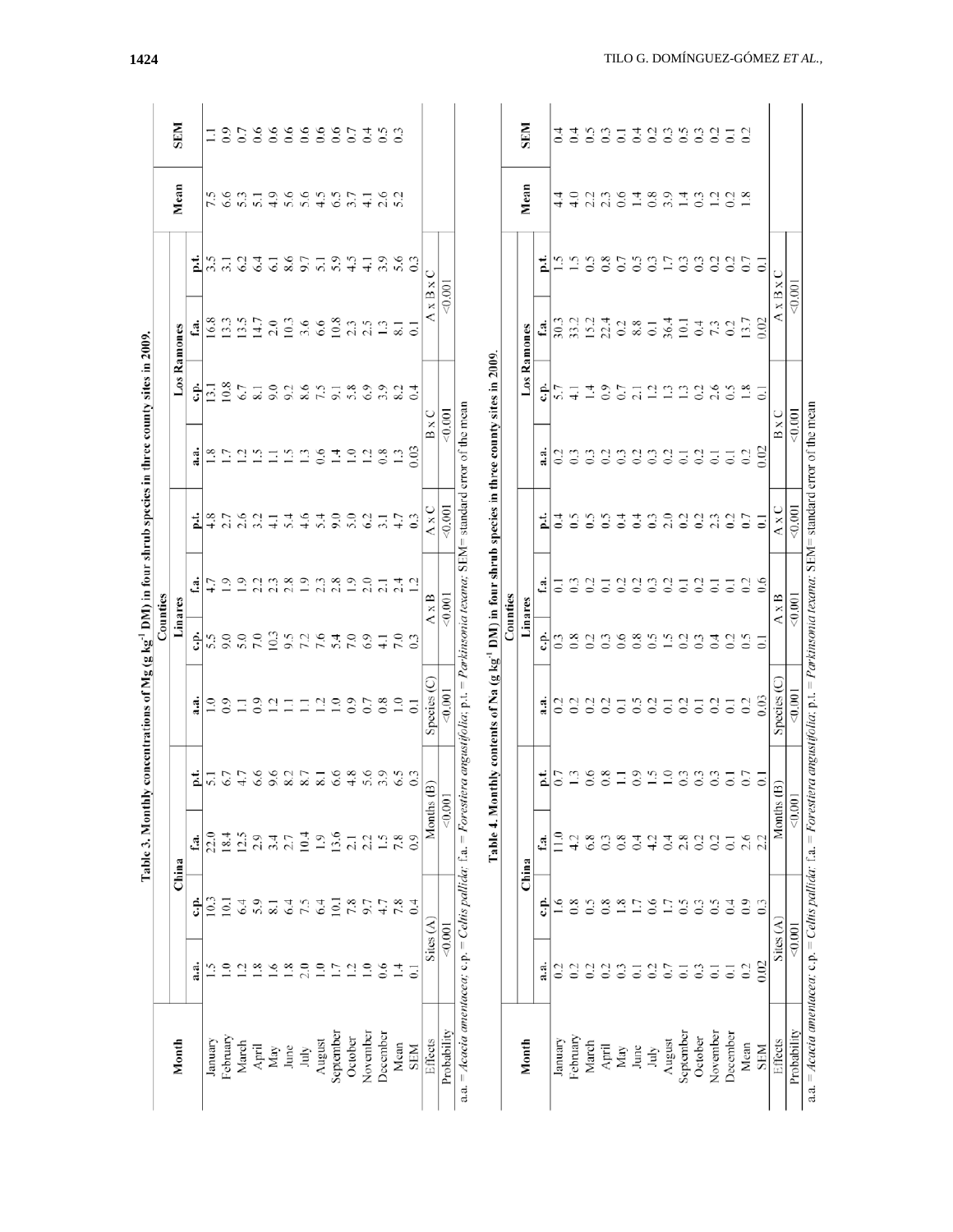| Month                     |                |                 | China              |                  |                                                                                                              | Linares         |                  |                    |                 |                      | Los Ramones                               |             | Mean         | <b>NI3S</b>        |
|---------------------------|----------------|-----------------|--------------------|------------------|--------------------------------------------------------------------------------------------------------------|-----------------|------------------|--------------------|-----------------|----------------------|-------------------------------------------|-------------|--------------|--------------------|
|                           | $\ddot{a}$ .   | ئة              | £.                 | i                | $\ddot{a}$ .                                                                                                 | ÷               | đ.               | i                  | $\ddot{a}$      | ÷ء                   | 1                                         | Ξ           |              |                    |
| January                   | $\tilde{=}$    |                 | Ξ                  | $\vec{=}$        | $\tilde{=}$                                                                                                  | Ξ               | $\frac{8}{1}$    |                    | $\frac{6}{2}$   | ų                    | $\ddot{0}$ :0                             |             | Ξ            | 0.03               |
| February                  | Ξ              | ų               | $\frac{8}{2}$      | $\overline{5}$   | $\supseteq$                                                                                                  | $\overline{0}$  | $\overline{5}$   |                    | Ξ,              | Ċ,                   | Ξ                                         | 7           | Ξ            | 0.03               |
| March                     | $\frac{6}{2}$  | œ               | ₫                  | $\frac{4}{1}$    | v                                                                                                            | $\vec{r}$       | $\vec{r}$        |                    | <u>ي</u>        | $\sim$               | Ξ                                         |             |              | 0.03               |
| April                     | $\tilde{.}$    |                 | ب.<br>آ            | Ξ                | 4                                                                                                            | 그               | $\overline{0}$   | œ.                 | ≌               | Ľ                    | $_{0.9}$                                  | 9.          | ي تن تن      | 0.04               |
| May                       | $\frac{8}{10}$ | Ο.              | $\tilde{\epsilon}$ | 1.7              | v                                                                                                            | $\tilde{\Xi}$   | $\overline{c}$   | ×.                 | $\overline{14}$ | 1.8                  |                                           | $\tilde{8}$ |              | 0.04               |
| June                      | $\overline{c}$ | v.              | Ξ                  | $\tilde{c}$      | ್                                                                                                            | ≌               | $\overline{0}$   | 4                  | Ξ               | r.                   | $\begin{array}{c} 2.7 \\ 2.7 \end{array}$ |             | $\mathbb{C}$ | 0.03               |
| July                      | $\vec{=}$      | $\infty$        | $\frac{8}{1.8}$    | $\vec{=}$        | Ξ                                                                                                            | $\overline{5}$  | $\frac{8}{2}$    | $\overline{A}$     | Ξ               | $\tilde{\mathbb{S}}$ |                                           | 그           | $\mathbb{C}$ | 0.01               |
| August                    | $\mathbf{r}$   | 21              | $\overline{5}$     | $\tilde{=}$      | Ξ                                                                                                            | Ξ               | 0.8              | ਼                  | $\overline{5}$  | 1.7                  | Ξ                                         |             | $\mathbb{C}$ | 0.02               |
| September                 | $\tilde{c}$    | œ.              | $\overline{1}$     | $\overline{2.1}$ | 큰                                                                                                            | $\tilde{c}$     | $\overline{5}$   | Ξ                  | $\mathbf{r}$    | 1.7                  | $\tilde{a}$                               | $\tilde{=}$ | $\sim$       | 0.03               |
| October                   | 큰              | U.              | ∘                  | 1.6              | <u>ි</u>                                                                                                     | $\frac{6}{1}$   | $\overline{0.9}$ | $\tilde{=}$        | $\mathbf{r}$    | $\vec{=}$            | $\tilde{=}$                               | Ξ           | 촌            | 0.02               |
| November                  | $\overline{c}$ | Ċ               | ن                  | $\overline{1}$   |                                                                                                              | 그               | Ξ                | $\tilde{\epsilon}$ | $\overline{5}$  | $\overline{1}$ .     | $\overline{5}$                            | 그           |              | 0.03               |
| December                  | Ξ              | 큰               | $\overline{5}$     | $\overline{1}$   | - 그 그                                                                                                        | Ξ               | $\overline{c}$   | $\frac{6}{2}$      | $\Xi$           | $\vec{=}$            | $\overline{12}$                           | $\vec{=}$   | 큰 음          | 0.01               |
| Mean                      | $\mathbf{r}$   | $\overline{16}$ | $\mathbf{r}$       | $\tilde{=}$      | $\overline{a}$                                                                                               | $\mathbb{C}$    | $\frac{0}{1}$    | $\tilde{c}$        | $\Xi$           |                      | Ξ                                         | Ξ           | $\mathbb{C}$ | 0.04               |
| SEM                       | 0.03           | 0.04            | 0.03               | 0.03             | 0.04                                                                                                         | $\frac{65}{20}$ | 0.05             | 0.04               | 0.03            | 0.04                 | 0.03                                      | 0.04        |              |                    |
| Effects                   |                | Sites $(A)$     |                    | Months (B)       | Species (C)                                                                                                  |                 | $A \times B$     | $A \times C$       |                 | $B \times C$         | $A \times B \times$                       | ◡           |              |                    |
| Probability               | 0.001          |                 |                    | 0.001            | 80.001                                                                                                       |                 | 0.001            | 0.001              |                 | 0.001                | 0.001                                     |             |              |                    |
|                           |                |                 |                    |                  | Table 6. Monthly content of Cu (mg kg <sup>-1</sup> DM) in four shrub species in three county sites in 2009. |                 |                  |                    |                 |                      |                                           |             |              |                    |
|                           |                |                 |                    |                  |                                                                                                              | Counties        |                  |                    |                 |                      |                                           |             |              |                    |
| Month                     |                |                 | China              |                  |                                                                                                              | Linares         |                  |                    |                 |                      | Los Ramones                               |             | Mean         | <b>NI3S</b>        |
|                           | નું            | ۋ               | t.a.               | p.t              | a.a                                                                                                          | Ê               | £a               | i                  | a.a             | خ.                   | đ.                                        | i           |              |                    |
| January                   | ∞              | ∞               | ≘                  |                  |                                                                                                              | $\bar{c}$       |                  |                    | 4               | σ                    | 6                                         | ₽           | ⇨            | $\ddot{0}.4$       |
| February                  | ے              |                 |                    | S                |                                                                                                              |                 |                  |                    |                 |                      | ≘                                         |             |              | $\Im$              |
| March                     |                |                 |                    | ∞                |                                                                                                              |                 |                  |                    |                 |                      |                                           | ∝           |              | $\ddot{\circ}$     |
| April                     |                |                 | $\sim$             |                  |                                                                                                              |                 |                  |                    |                 |                      |                                           | ≌           |              | $\overline{6}$     |
| $\ensuremath{\text{May}}$ | c              | ≌               | $\sigma$           |                  |                                                                                                              |                 |                  |                    |                 |                      |                                           | $\infty$    | ७            | $\mathbb{S}$       |
| June                      | ᆉ              |                 | $\sim$             |                  |                                                                                                              |                 |                  |                    |                 | ${}^{\circ}$         |                                           |             | $\sim$       | $\degree$          |
| July                      |                |                 |                    |                  |                                                                                                              |                 |                  |                    |                 | $\sim$               |                                           |             |              | $\mathfrak{S}$     |
| August                    | ᆉ              |                 | $\sqrt{2}$         |                  |                                                                                                              |                 |                  |                    |                 | ${}^{\circ}$         |                                           |             |              | $\overline{0}$     |
| September                 | ᆉ              |                 |                    |                  |                                                                                                              |                 |                  |                    |                 | $\sim$               |                                           |             | ৩            | $\approx$          |
| October                   | n              |                 | ৩                  | $\sim$           |                                                                                                              |                 |                  | 15                 |                 |                      |                                           |             |              | $\frac{4}{3}$      |
| November                  | ĉ              |                 |                    |                  |                                                                                                              |                 |                  | ∘                  |                 | ৩                    |                                           |             |              | $\approx$          |
| December                  |                | ᆉ               | 4                  | 4                | G                                                                                                            |                 |                  | $\approx$          |                 | $\sim$               |                                           |             |              | $\overline{\circ}$ |
| Mean                      |                | ७               | Ś                  | ٩                | G                                                                                                            |                 | ७                | ۰                  |                 |                      |                                           |             |              | ె                  |
| <b>NSES</b>               | $\frac{2}{2}$  | ි               | ි                  | G.               | $\frac{3}{2}$                                                                                                |                 |                  | $\overline{0.4}$   | ្ជ              | $\frac{4}{1}$        |                                           | $^{0.6}$    |              |                    |
|                           |                |                 |                    |                  |                                                                                                              |                 |                  |                    |                 | $B \times C$         |                                           |             |              |                    |
| Effects                   |                | Sites $(A)$     | Months             | ê                | Species (C)                                                                                                  |                 | $A \times B$     | $A \times C$       |                 |                      | $A \times B \times$                       |             |              |                    |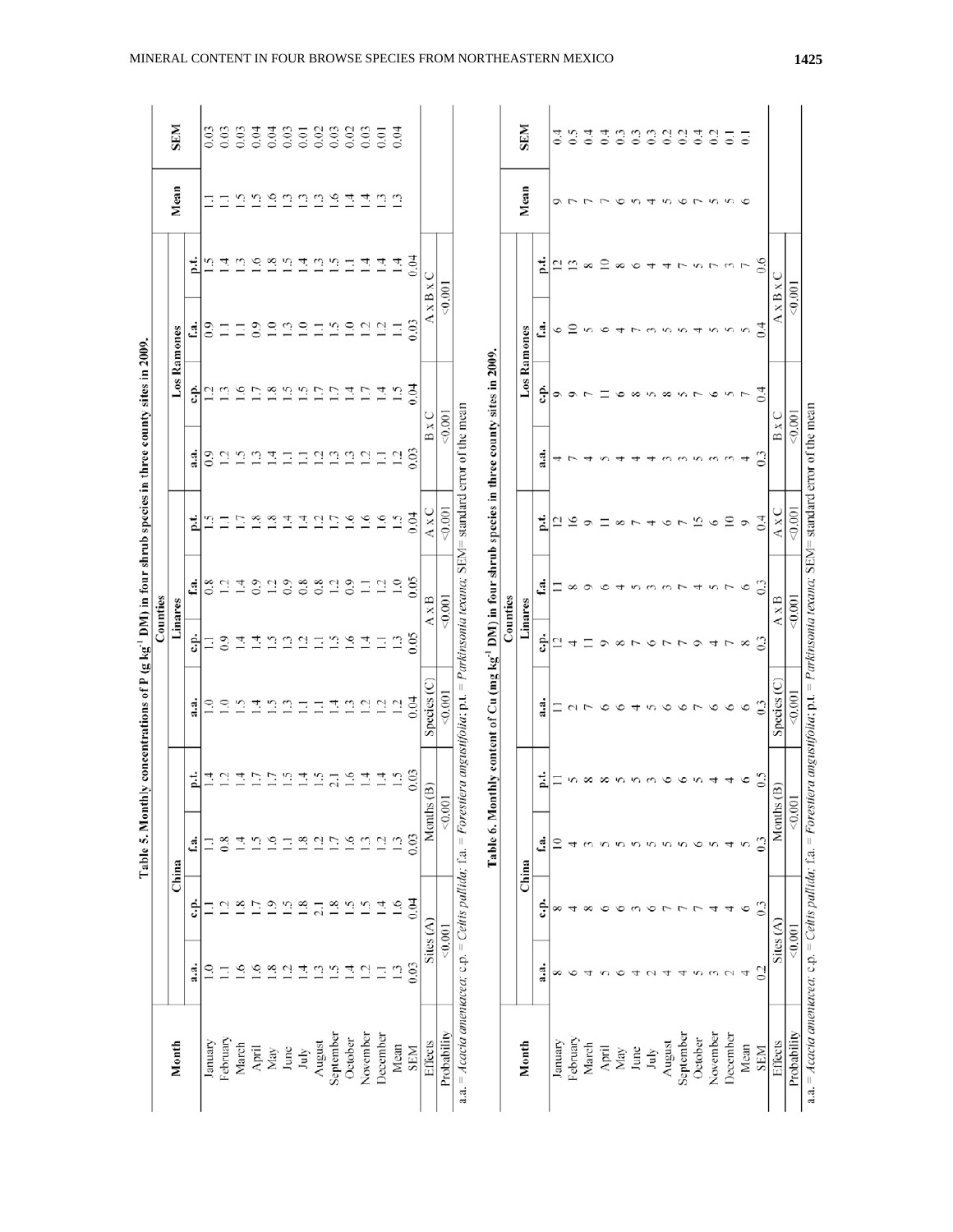|                                                                                                                                            |                 |                 |                  |                        | Table 7. Monthly content of Fe (mg kg <sup>-1</sup> DM) in four shrub species in three county sites in 2009. |                               |                   |                              |                  |                    |                        |                   |                   |                       |
|--------------------------------------------------------------------------------------------------------------------------------------------|-----------------|-----------------|------------------|------------------------|--------------------------------------------------------------------------------------------------------------|-------------------------------|-------------------|------------------------------|------------------|--------------------|------------------------|-------------------|-------------------|-----------------------|
|                                                                                                                                            |                 |                 |                  |                        |                                                                                                              | Counties                      |                   |                              |                  |                    |                        |                   |                   |                       |
| Month                                                                                                                                      |                 |                 | China            |                        |                                                                                                              | Linares                       |                   |                              |                  |                    | Los Ramones            |                   | Mean              | <b>SEM</b>            |
|                                                                                                                                            | a.a.            | خ.              | Ċ.               |                        | $\frac{a}{a}$                                                                                                | ς.                            | đ                 |                              | $\frac{a}{a}$    |                    | đ                      | p.t.              |                   |                       |
| January                                                                                                                                    | Ŧ               | 194             | 447              | 부흥                     |                                                                                                              | 125                           | $\vec{a}$         |                              | $\frac{1}{2}$    | $\frac{1}{2}$      | $\overline{170}$       | 188               | 215               |                       |
| February                                                                                                                                   | $\frac{314}{2}$ | 373             | 188              | 307                    |                                                                                                              | 163                           | $\frac{46}{5}$    |                              | 306              | $\overline{4}$     | 367                    | $\overline{231}$  | 257               | 2.5 2.3               |
| March                                                                                                                                      | 187             | 369             | $\overline{20}$  | $\frac{4}{3}$          |                                                                                                              | 187                           | $\overline{4}$    |                              | 136              | $\overline{6}$     | 293                    | 212               | 203               |                       |
| April                                                                                                                                      | 178             | 399             | 184              | $\frac{4}{4}$          | 389222787                                                                                                    | 166                           | $\overline{2}$    | <u> 법용 정 용 앞 영 일 별 용 육 열</u> | 167              | 485                | 185                    | 391               | 249               |                       |
| May                                                                                                                                        | 148             | 313             | 249              |                        |                                                                                                              | 167                           | 4                 |                              | 142              | 249                |                        |                   |                   |                       |
| June                                                                                                                                       | 240             | 320             | 374              | $\frac{415}{261}$      |                                                                                                              | 303                           |                   |                              | $\overline{14}$  |                    | ក្ក្លួន $\overline{x}$ | 82272             | 33.52838          |                       |
| July                                                                                                                                       | 98              | 258             | 253              | 268                    |                                                                                                              | $\overline{11}$               | $\frac{14}{81}$   |                              | 130              |                    |                        |                   |                   |                       |
| August                                                                                                                                     | 376             | 386             | $\overline{131}$ | 492                    |                                                                                                              | 182                           | 108               |                              | 145              | 55.88              |                        |                   |                   |                       |
| September                                                                                                                                  | $\frac{85}{2}$  | 276             | 152              | 258                    | 299                                                                                                          | 128                           | 456               |                              | 249              |                    |                        |                   |                   |                       |
| October                                                                                                                                    | 104             | 146             | 435              | 165                    | 97                                                                                                           | 230                           | 98                |                              | 120              | 157                | $\frac{27}{274}$       | 160               |                   |                       |
| November                                                                                                                                   | 130             | 85              | $\mathcal{S}^2$  | 193                    | 124                                                                                                          | 133                           | 108               | 200                          | 87               | 108                | 74                     | 188               | 127               |                       |
| December                                                                                                                                   | 160             | 384             | 320              | 417                    | $\frac{1}{2}$                                                                                                | $\Xi$                         | $\overline{5}$    | 161                          | 402              | 213                | 368                    | 381               |                   |                       |
| Mean                                                                                                                                       | 180             | 292             | 245              | 226                    | $\frac{34}{3}$                                                                                               | $\overline{5}$ $\overline{5}$ | $\frac{176}{2.0}$ | 200                          | $\overline{181}$ | 23.0               | $_{204}$               |                   | $\frac{294}{207}$ | はのはにはもにははに            |
| <b>NHS</b>                                                                                                                                 | $\frac{9}{4}$   | 3.6             | 2.6              | 4.6                    | $\frac{4}{4}$                                                                                                |                               |                   | 3.0                          |                  |                    |                        | 243<br>2.2        |                   |                       |
| Effects                                                                                                                                    |                 | Sites $(A)$     |                  | Months (B)             | Species (C)                                                                                                  |                               | $A \times B$      | AxC                          | B x              |                    | $\times B$             |                   |                   |                       |
| Probability                                                                                                                                |                 | < 0.001         |                  | 0.001                  | $-0.001$                                                                                                     |                               | 0.001             | $-0.001$                     |                  | 0.001              |                        | $\frac{0.001}{2}$ |                   |                       |
| a.a. = Acacia amentacea; c.p. = Celtis pallida; f.a. = Forestiera angustifolia; p.t. = Parkinsonia texana; SEM= standard error of the mean |                 |                 | Table 8. Monthly |                        | Mn concentrations (mg $kg^{-1}$ DM) in four shrub species in three county sites in 2009.                     | Counties                      |                   |                              |                  |                    |                        |                   |                   |                       |
| Month                                                                                                                                      |                 |                 | China            |                        |                                                                                                              | Linares                       |                   |                              |                  |                    | Los Ramones            |                   | Mean              | <b>SEM</b>            |
|                                                                                                                                            | a.<br>a         | ÷               | £.               |                        | $\ddot{a}$ .                                                                                                 | ÷                             | đ                 | 보                            | $\frac{a}{a}$    | ċ.p.               | £.                     | بنه               |                   |                       |
| January                                                                                                                                    | 22              | $\overline{51}$ | 116              | $\frac{1}{2}$ ភ្លៃ ភ្ល |                                                                                                              |                               | $\frac{23}{2}$    | $\frac{1}{2}$                |                  |                    | $\overline{201}$       |                   | 52                | 0.8                   |
| February                                                                                                                                   | L)              | $\widehat{+}$   | 126              |                        |                                                                                                              |                               |                   |                              |                  |                    | 188                    | న స               | F                 | $_{0.9}$              |
| March                                                                                                                                      | $\overline{c}$  | 28              | 80               |                        |                                                                                                              |                               |                   |                              |                  |                    | 79                     | $\overline{+}$    | t+                | 6.6                   |
| April                                                                                                                                      | $\overline{c}$  | $\mathfrak{L}$  | $\overline{r}$   | 48                     | hanggah =                                                                                                    | \$RRRRR88                     | <b>672</b><br>72  | 8577888                      | នននននននភ         | ននន¥               | $\overline{21}$        | $\overline{5}$    | $\frac{8}{3}$     | 0.6                   |
| May                                                                                                                                        | $\mathfrak{L}$  | 25              | 46               | $\overline{4}$         |                                                                                                              |                               | 99                |                              |                  |                    | $\mathfrak{L}$         | $\ddot{ }$        | đ,                | $\sigma$ <sup>4</sup> |
| June                                                                                                                                       | 27              | 32              | $\frac{8}{3}$    | $\frac{4}{3}$          |                                                                                                              |                               | $\geq$            |                              |                  |                    | $\frac{52}{52}$        | 54                |                   |                       |
| July                                                                                                                                       | $\overline{c}$  | 27              | $\Im$            | $\ddot{ }$             |                                                                                                              |                               | $\frac{8}{2}$     |                              |                  |                    |                        |                   | 884               |                       |
| August                                                                                                                                     | $\approx$       | 35              | 29               | $\frac{8}{3}$          |                                                                                                              | 58                            | 74                |                              |                  | <b>ធ</b> ធនាគនខន្ធ |                        | $\ddot{ }$        |                   | 3355533               |
| September                                                                                                                                  | $\tilde{=}$     | $^{28}$         | ÷                |                        | 47                                                                                                           |                               | 146               | <b>28</b>                    |                  |                    | $\boldsymbol{\hat{z}}$ |                   | $\frac{9}{4}$     |                       |
| October                                                                                                                                    | 24              | $\mathfrak{L}$  | 42               | ສ ສ ສ                  | $\frac{8}{4}$                                                                                                |                               | 52                |                              |                  |                    | $\frac{8}{3}$          |                   | 437               |                       |
| November                                                                                                                                   | 22              | 29              | $\mathfrak{D}$   |                        |                                                                                                              | នននទ                          |                   | $\div$                       | ននននន            |                    | 26                     | និនិតត            |                   |                       |
| December                                                                                                                                   | 그               | $\delta$        | 3                | S                      | $30\,$                                                                                                       |                               | $\approx$         | $\overline{5}$               |                  |                    | $\overline{25}$        |                   | $8\,5$            |                       |
| Mean                                                                                                                                       | $\overline{c}$  | $30\,$          | 51               | $\frac{1}{2}$          | 33 <sup>8</sup>                                                                                              | $57$ 0.7                      | 22                | $\otimes$                    |                  | 43                 | $\overline{5}$         | 45                |                   | 6.6                   |
| SEM                                                                                                                                        |                 | 2.0             | 2.6              | 1.6                    |                                                                                                              |                               |                   | $\frac{8}{1}$                |                  |                    |                        |                   |                   |                       |
| Effects                                                                                                                                    |                 | Sites $(A)$     |                  | Months (B              | Species (C                                                                                                   |                               | $A \times B$      | $\frac{1}{2}$                | B x              |                    | $x \, B$               |                   |                   |                       |
| Probability                                                                                                                                |                 | 50,001          |                  | 0.001                  | $-0.001$                                                                                                     |                               | 50,001            | $\otimes$ 001                | $\approx 0.001$  |                    |                        | 0.001             |                   |                       |
| a.a. = Acacia amentacea; c.p. = Celtis pallida; f.a. = Forestiera angustifolia; p.t. = Parkinsonia texana; SEM= standard error of the mean |                 |                 |                  |                        |                                                                                                              |                               |                   |                              |                  |                    |                        |                   |                   |                       |

1426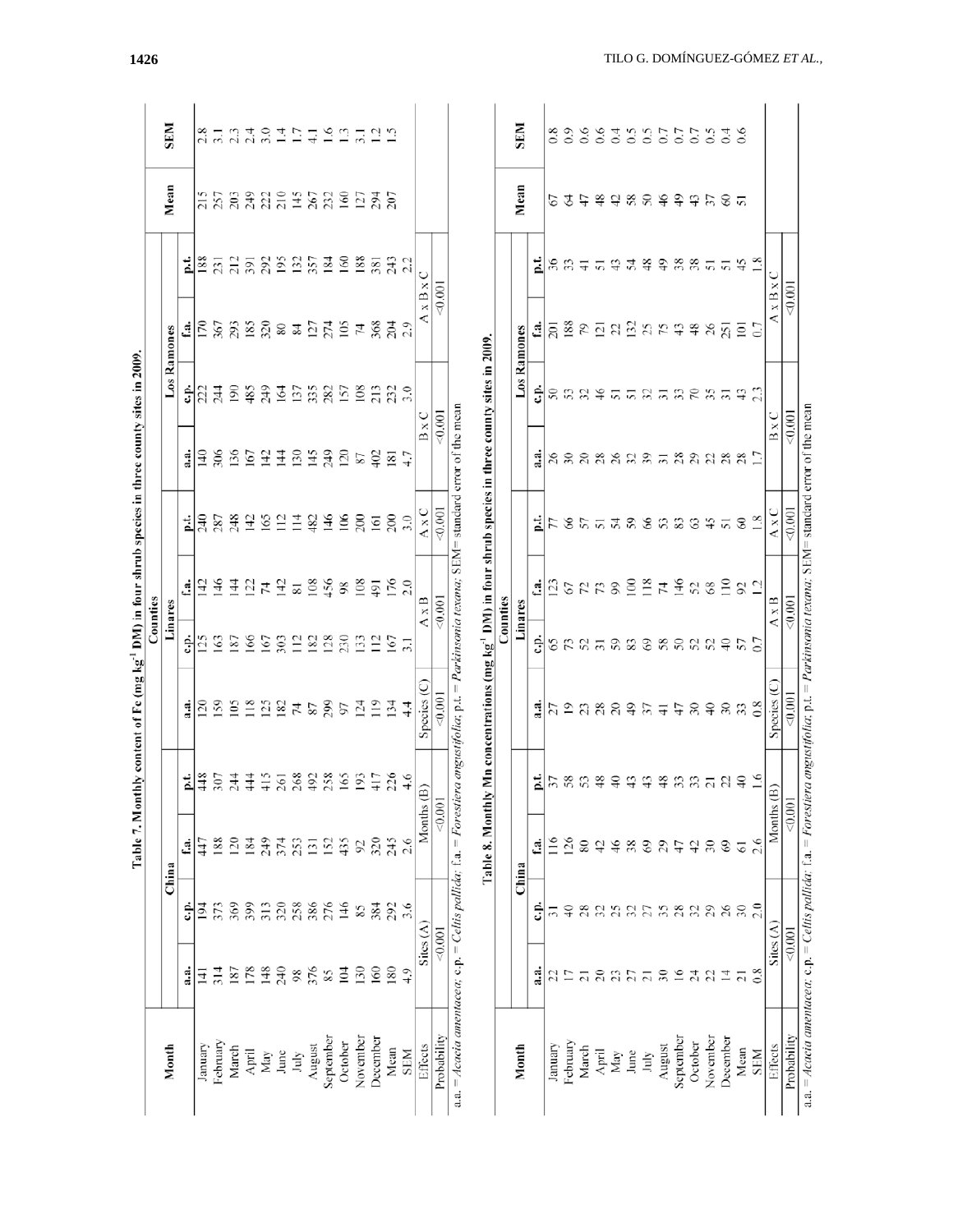**SEM**  $\tilde{\omega}$ 333119339 Mean  $\omega$   $\bar{\omega}$  $$595338555$  $558833885535$  $x \mathbf{B} x$  $\frac{300}{200}$  $7582$ ٦, Ramones Table 9. Monthly Zn contents (mg kg<sup>-1</sup> DM) in four shrub species in three county sites in 2009.  $\frac{80}{1}$ Ê <u> ಇನಿವಿ ಇವನ</u> 그 2 2 2 Forestiera angustifolia; p.t. = Parkinsonia texana; SEM= standard error of the mean  $_{(0.001)}$  $\frac{4}{2}$   $\frac{8}{2}$ 빏 ₽  $\approx$  $\tilde{\omega}$ 858 ₫  $22$  $347$ ₽ Counties Linares Ġ.  $2788$  $272822$  $-0.00$ species  $\frac{4}{5}$   $\frac{6}{5}$ នទុន្ទនុងក្នុង ž ここはき Months  $(B)$  $89.5$  $1a =$ ₫ 8382 China a.a. = Acacia amentacea; c.p. = Celtis pallida; Sites  $(A)$ g ē  $13.80$ S July<br>August<br>September<br>October<br>November Probability **Jecember** Month Mean Effects January<br>Pebruar<br>March<br>April  $\frac{\text{May}}{\text{June}}$ **NES** 

Phosphorus content was higher in leaf samples from China County than those form Los Ramones or Linares Counties, regardless of species. Highest P concentration was recorded for samples drawn in May, while those harvested in January and February were lowest in P. In general, *Parkinsonia texana* and *C. pallida* had the same content and were higher in P than *A. amentacea* or *F. angustifolia* (Table 5). Marginally insufficient amounts to meet the metabolic requirements of adult range small ruminants (2.7, 2.8 and 2.6 g of P  $kg^{-1}$  of diet DM for sheep, goats and white-tailed deer, respectively; NRC, 2007) were observed indistinctly of shrub species, sample timing or location. Low P content in native plants growing in a semiarid region of north Mexico was also reported by Guerrero-Cervantes *et al*., (2012); Rodríguez (1993) judged this situation as critical for ruminant needs during any season of the year, attributable to scarce availability of P because soils in the region have evolved from volcanic ashes and, in this kind of soils, phosphorous is mainly fixed rather than mobile.

Cooper content (Table 6) was higher in leaf samples from Los Ramones County, followed by those from China and Linares Counties. In January, all shrubs sampled showed the highest Cu content of the year, while these were lowest in samples harvested in July. *Celtis pallida*  and *P. texana* had similar P content, and were higher than *A. amentacea* or *F. angustifolia*. Most shrubs contained apparently insufficient amounts of foliar Cu to meet adult range small ruminant requirements (9.0, 9.0 y 9.0 mg of  $Cu$  kg $^{-1}$  of diet DM for sheep, goats and white-tailed deer, respectively, NRC, 2007). However, adequate contents were present unevenly in months corresponding to the spring season. Similar results were reported by Ramírez-Lozano *et al*., (2010) and Guerrero-Cervantes *et al*., (2012) during assessment of Cu content in native species browsed by range ruminants in semiarid regions of northeastern and north Mexico, respectively. Ramírez *et al*., (2001) explained the higher Cu content observed on the basis of the plant-growing seasonal pattern, over which growth rates seem to be higher during spring months in this region.

Iron content was higher in Linares County, followed by China and Los Ramones Counties. In general, *C. pallida* exhibited highest values (Table 7). In all shrub species, Fe concentrations measured exceeded requirements by grazing ruminants (50 mg of Fe  $kg^{-1}$  of diet DM for sheep, goats and white-tailed deer, respectively; NRC, 2007). Iron satisfactory nutritional levels for grazing ruminants have been also reported by Moya-Rodriguez *et al*., (2002), Ramírez *et al*., (2010) and Guerrero-Cervantes *et al*., (2012). Moreover, Ahmad *et al*., (2012) documented that Fe concentrations in soil and forage are adequate for ruminant nutrition and indeed, an Fe deficiency seldom occurs (McDowell, 2003).

Manganese content was highest in *F. angustifolia* and lowest in *A. amentacea*. Higher Mn content was recorded in foliar samples from Los Ramones County than those from samples collected from shrubs in China and Linares County, which were typically lower. During January, all shrub species registered higher values, while lower in May (Table 8). In general, all species except *A. amentacea,* contain sufficient foliar Mn to satisfy adult small range ruminant requirements (30 mg of Mn  $kg<sup>-1</sup>$  of diet DM for sheep, goats and white-tailed deer, respectively; NRC,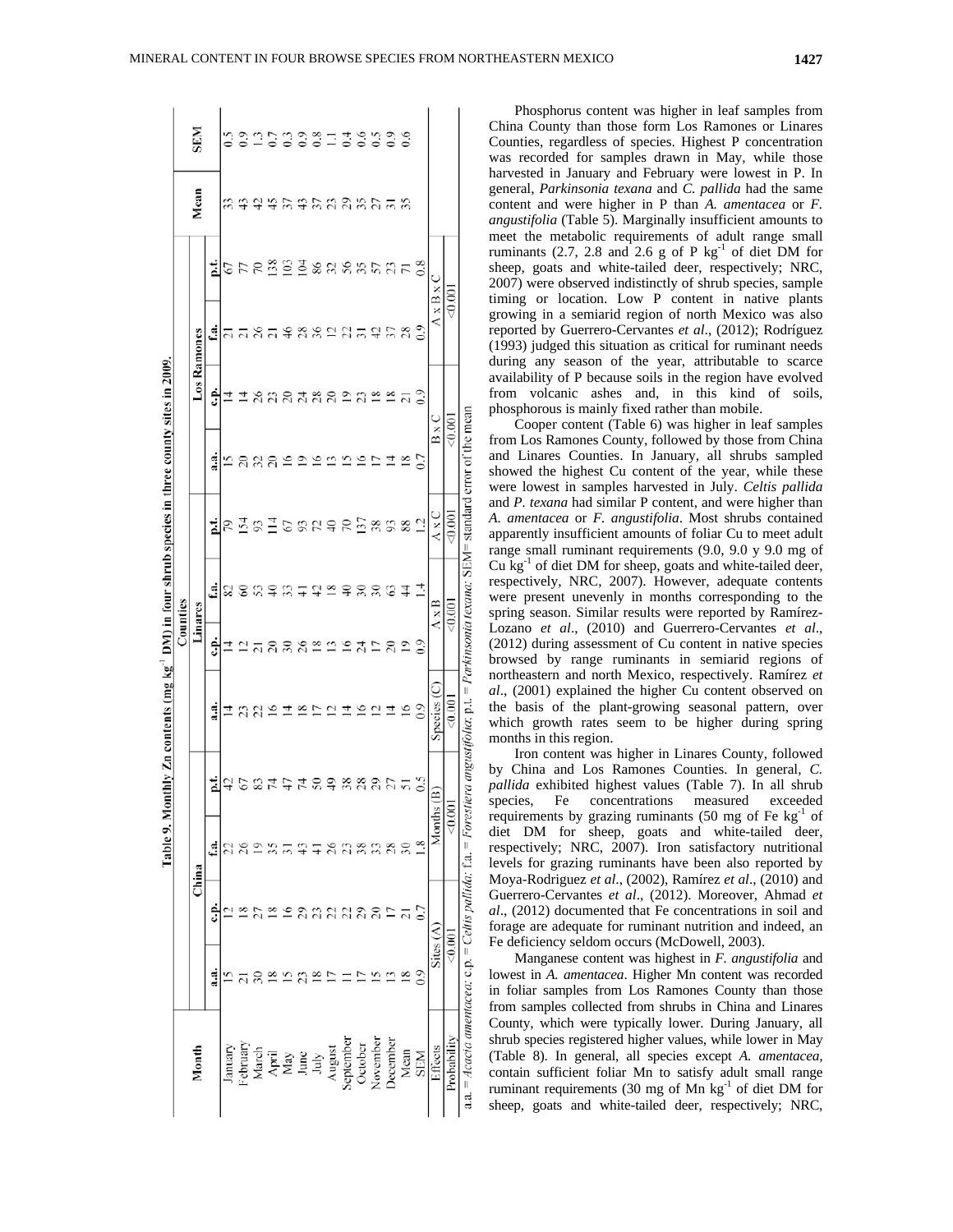2007). *Acacia amentacea* showed the lowest Mn content among species sampled. Barnes *et al*., (1990) reported similar observations except, fruits of *Acacia berlandieri*, *Acacia tortuosa* and *Prosopis glandulosa*, native plants from semiarid regions of southeast Texas, USA, showed marginally sufficient amounts of Mn to meet requirements by grazing ruminants.

Zinc foliar content was highest in April lowest in August across species studied. Highest Zn was found in *C. pallida,* while *A. amentacea* typically registered the lowest levels*.* Similarly, highest Zn concentrations were observed in tissue samples from In Los Ramones County, followed by China and Linares counties, irrespective of species (Table 9). *Parkinsonia texana* was the only shrub species in which sufficient Zn to meet requirements of adult range small ruminants was recorded (40, 45 and 45 mg of Zn kg<sup>-1</sup> of diet DM for sheep, goats and white-tailed deer, respectively; NRC, 2007) Similar values were reported by Ramírez-Lozano *et al*., (2010) in native plants of northeastern Mexico; these authors argued that only some particular species can meet adult ruminant requirements during certain seasons if the year. In contrast, Ramírez-Orduña *et al*., (2008) reported high Zn concentrations in native species from Baja California Sur, Mexico.

### **Conclusions**

Foliar content in Ca, K, Mg, Fe, Mn and Zn (only in *P. texana*) across locations and months were adequate to satisfy metabolic requirements of range small ruminants, while Na, P and Cu levels in foliar tissue were marginal. The high concentration recorded for some of the ion minerals studied here suggests a beneficial role by these ions as mineral supplements in the diet of browsing ruminants. Furthermore, our results may suggest that, monthly pattern variations among shrub species may relate to an important role in supporting the productivity of dry rangeland ecosystems.

## **Acknowledgements**

We thankfully acknowledge financial support of this research by the Universidad Autónoma de Nuevo Leon (PAICYT Project Grant No. CN1549-07). We also gratefully acknowledge CONACYT for providing a doctoral scholarship to the first author. Authors wish to thank the landowners at the research locations and to Mrs. Elsa D. González Serna and Mr. Manuel Hernández Charles for their technical assistance.

#### **References**

- Ahmad, K., F.Z. Khan, M. Ashraf and A. Ejaz. 2012. Appraisal of temporal variation in soil and forage iron and zinc in a pasture under semi-arid environmental conditions. *Pak. J. Bot.,* 44(1):157-160.
- Akrout, A., H. El Jani, T. Zammouri, H. Mighri and M. Neffati. 2010. Phytochemical screening and mineral contents of annual plants growing wild in the southern of Tunisia. *J. Phytol.,* 2:34-40.
- Alanís, G., G. Cano and M. Rovalo. 1996. *Vegetación y flora de Nuevo León*: Una guía botánica-ecológica. Edición y publicación CEMEX. Monterrey, México.
- AOAC. 1990. Official Methods of Analysis. (15<sup>th</sup> Ed). Association of Official Analytical Chemist International. U.S.A.
- Cerrillo-Soto, M.A., R. Gutiérrez-Luna, C.I. López-González and A.S. Juárez-Reyes. 2004. Mineral profile in tree leaves, cacti and fruits commonly consumed by grazing goats in a semiarid region of North Mexico. 8th International Conference on goats. Pretoria, South Africa. pp. 126-129.
- Cherney, D.J.R. 2000. Characterization of forages by chemical analysis. *In*: *Forage evaluation in ruminant nutrition*. (Eds.): D.I. Givens, E. Owen, R.F.E. Axford and H.M. Omed. Wallingford, UK: CAB International. pp. 480-490.
- Fardous, A., K. Ahmad, S. Gondal, Z.I. Khan, A. Ejaz and E.E. Valeem. 2011. Assesment of iron, cobalt and manganese in soil and forage: a case studyat a rural livestock farm in Sargodha, Pakistan. *Pak. J. Bot*., 43(3):1463-1465.
- González-Rodríguez, H. and I. Cantú-Silva. 2001. Adaptación a la sequía de plantas arbustivas del matorral espinoso tamaulipeco. *CIENCIA UANL*., 4(4):454-461.
- González-Rodríguez, H., R.G. Ramírez-Lozano, I. Cantú-Silva, M.V. Gómez-Meza and J.I. Uvalle-Sauceda. 2010. Composición y estructura de la vegetación en tres sitos del estado de Nuevo León, México. *Polibotánica*., 29:91-106.
- Guerrero-Cervantes, M., R.G. Ramírez-Lozano, H., González-Rodríguez, A. Cerrillo-Soto and A.S. Juárez Reyes. 2012. Mineral content in range forages from north Mexico. *J. Appl. Anim. Res.,* 40(1):102-107.
- Hussain, F. and M.J. Durrani. 2008. Mineral composition of some range grasses and shrubs from Harboi rangeland Kalat, Pakistan. *Pak. J. Bot*., 40(6):2513-2523.
- INEGI. 2002. "Uso actual del suelo en los núcleos agrarios. Aspectos geográficos de Nuevo León". Consultado el 09 de mayo de 2009. Página Web del Instituto Nacional de Estadística, Geografía e Informática.
- Mayland, H. and S. Wilkinson. 1989. Soil factors affecting magnesium availability in plant-animal systems: A review. *J. Anim. Sci*., 67:3437-3444.
- McCoy, M.A., A.E. Goodall and D.G. Kennedy. 1993. Incidence of hypomagnesemia in dairy and suckler cows in Northern Ireland. *Vet. Rec*., 132(21):537.
- McDowell, L.R. 2003. *Minerals in animal and human nutrition*.  $(2<sup>nd</sup>$ ed). The Netherlands: Elsevier.
- McMurtry, C.R., P.W. Barnes, J.A. Nelson and S.R. Archer. 1996. Physiological responses of woody vegetation to irrigation in a Texas subtropical savanna. La Copita Research Area: 1996 Consolidated Progress Report. Texas Agricultural Experiment Station, Corpus Christi, Texas A&M University System, College Station, Texas, USA. 33- 37 pp.
- Montgomery, D.C. 2004. *Diseño y Análisis de Experimentos*. (2ª ed). Limusa Wiley. México, D.F.
- Moya-Rodriguez, J.G., R. Foroughbakhch and R.G. Ramírez. 2002. Variación estacional de nutrientes y digestibilidad *in situ* de materia seca, de hojas de arbustivas del noreste de México. *Phyton*., 8:121-127.
- NRC. 2007. *Nutrient requirements of small ruminants: sheep, goats, cervids, and new world camelids*. National Research Council of the National Academies, Washington DC.
- Ramírez, R.G., W.F.G. Haenlein and A.M. Núñez-González. 2001. Seasonal variation of macro and trace mineral contents in 14 browse species that growth in northeastern Mexico. *Small Rumin. Res*., 39:153-159.
- Ramírez-Lozano, R.G. 2012. *Alimentación del venado cola blanca: Biologia y Ecologia Nutricional.* Palibrio Press, Indiana, USA, pp. 127-134.